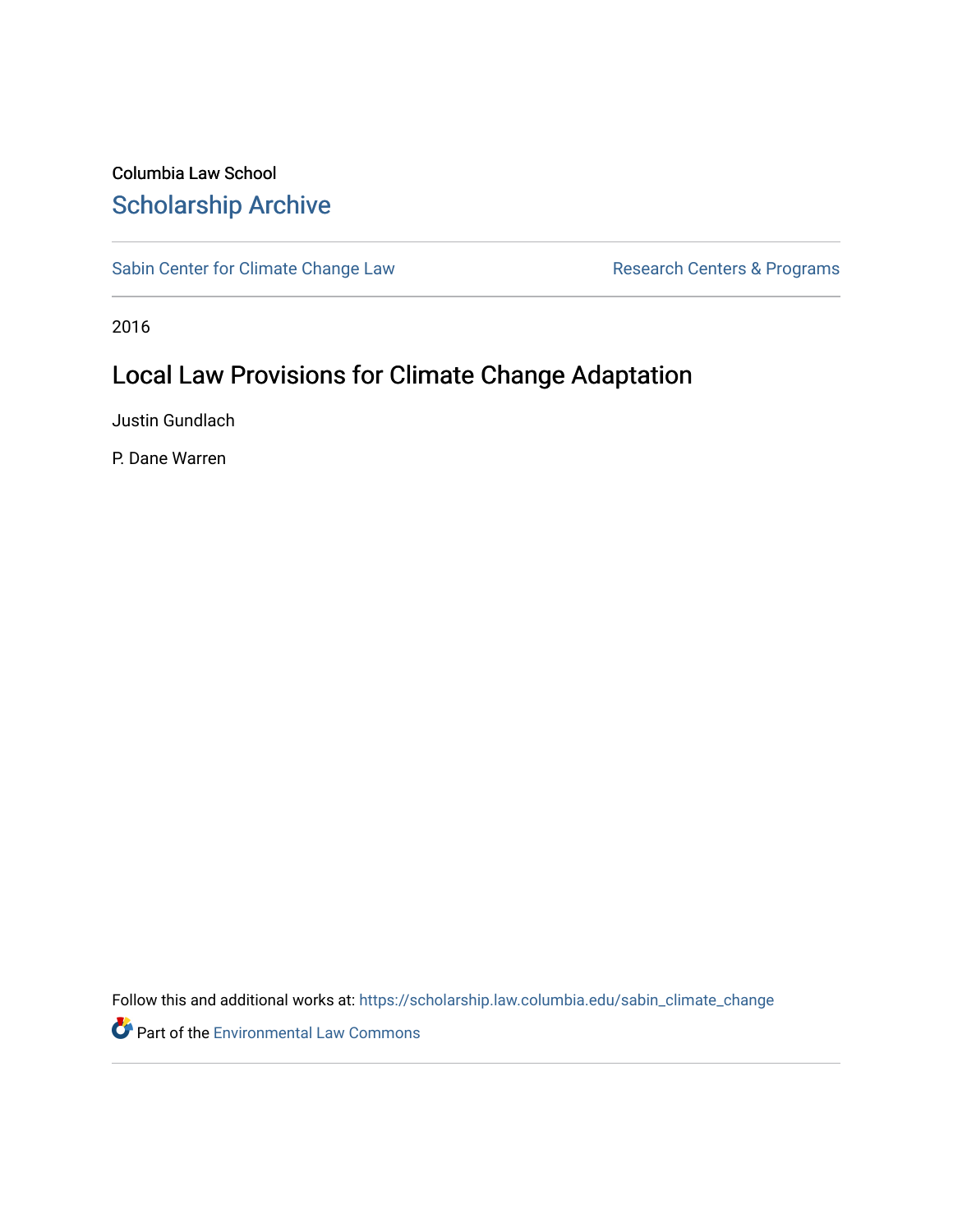

**COLUMBIA LAW SCHOOL** 

SABIN CENTER FOR CLIMATE CHANGE LAW

# **LOCAL LAW PROVISIONS FOR CLIMATE CHANGE ADAPTATION**

By Justin Gundlach and P. Dane Warren May 2016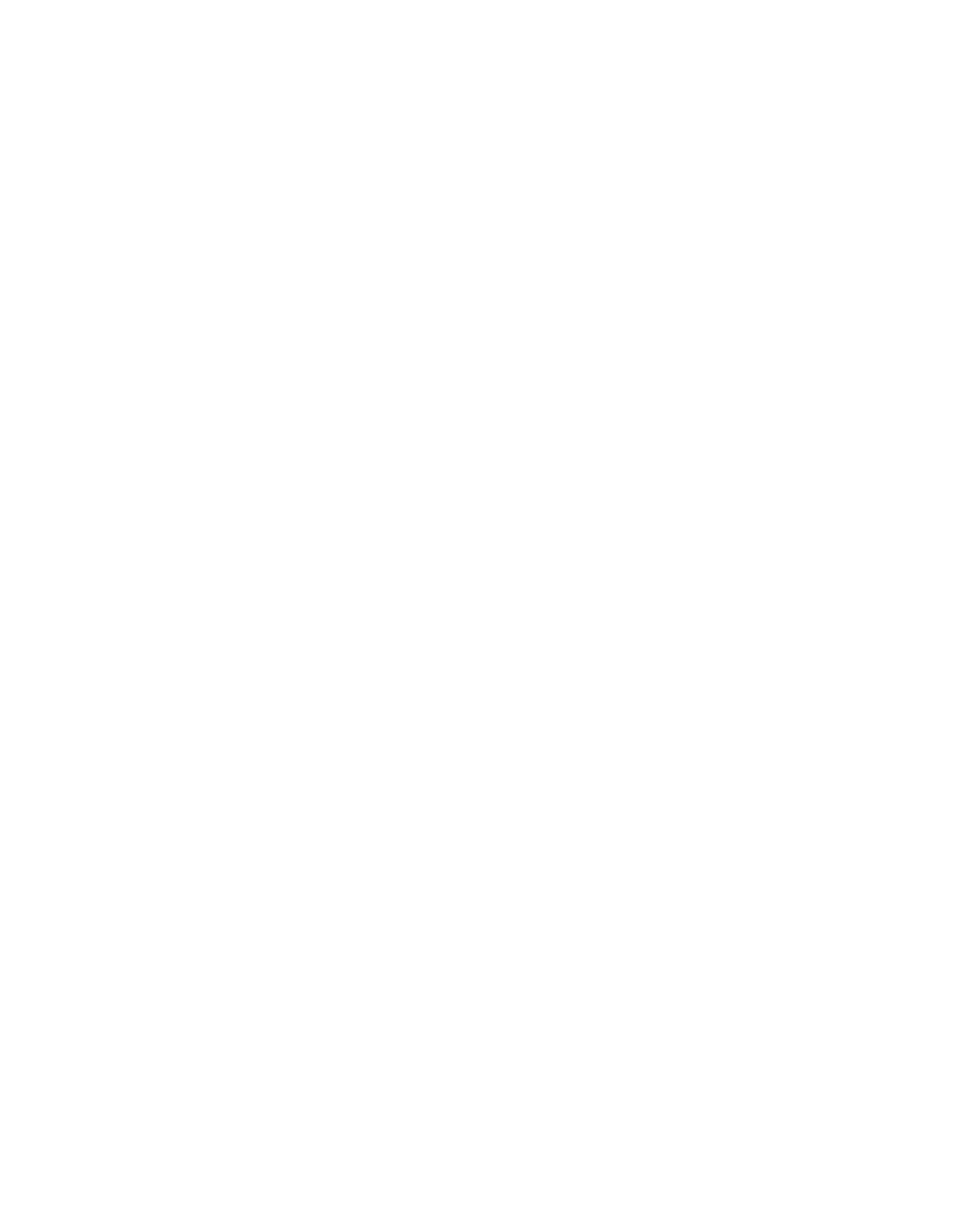# © 2016 Sabin Center for Climate Change Law

The Sabin Center for Climate Change Law develops legal techniques to fight climate change, trains law students and lawyers in their use, and provides the legal profession and the public with up-todate resources on key topics in climate law and regulation. It works closely with the scientists at Columbia University's Earth Institute and with a wide range of governmental, non-governmental and academic organizations.

Sabin Center for Climate Change Law Columbia Law School 435 West 116<sup>th</sup> Street New York, NY 10027 **Tel:** +1 (212) 854-3287 **Email:** columbiaclimate@gmail.com **Web:** http://www.ColumbiaClimateLaw.com **Twitter:** @ColumbiaClimate **Blog:** <http://blogs.law.columbia.edu/climatechange>

*Disclaimer: This paper is the responsibility of The Sabin Center for Climate Change Law alone, and does not reflect the views of Columbia Law School or Columbia University. This paper is an academic study provided for informational purposes only and does not constitute legal advice. Transmission of the information is not intended to create, and the receipt does not constitute, an attorney-client relationship between sender and receiver. No party should act or rely on any information contained in this White Paper without first seeking the advice of an attorney.* 

About the authors: Justin Gundlach is the Sabin Center's 2015–17 Climate Law Fellow. P. Dane Warren is a member of the Columbia Law School class of 2017 and worked as a legal intern at the Sabin Center.

Acknowledgments: Lauren Packard contributed to the research reflected in this paper. The authors are also grateful to the New York Department of State for critical feedback.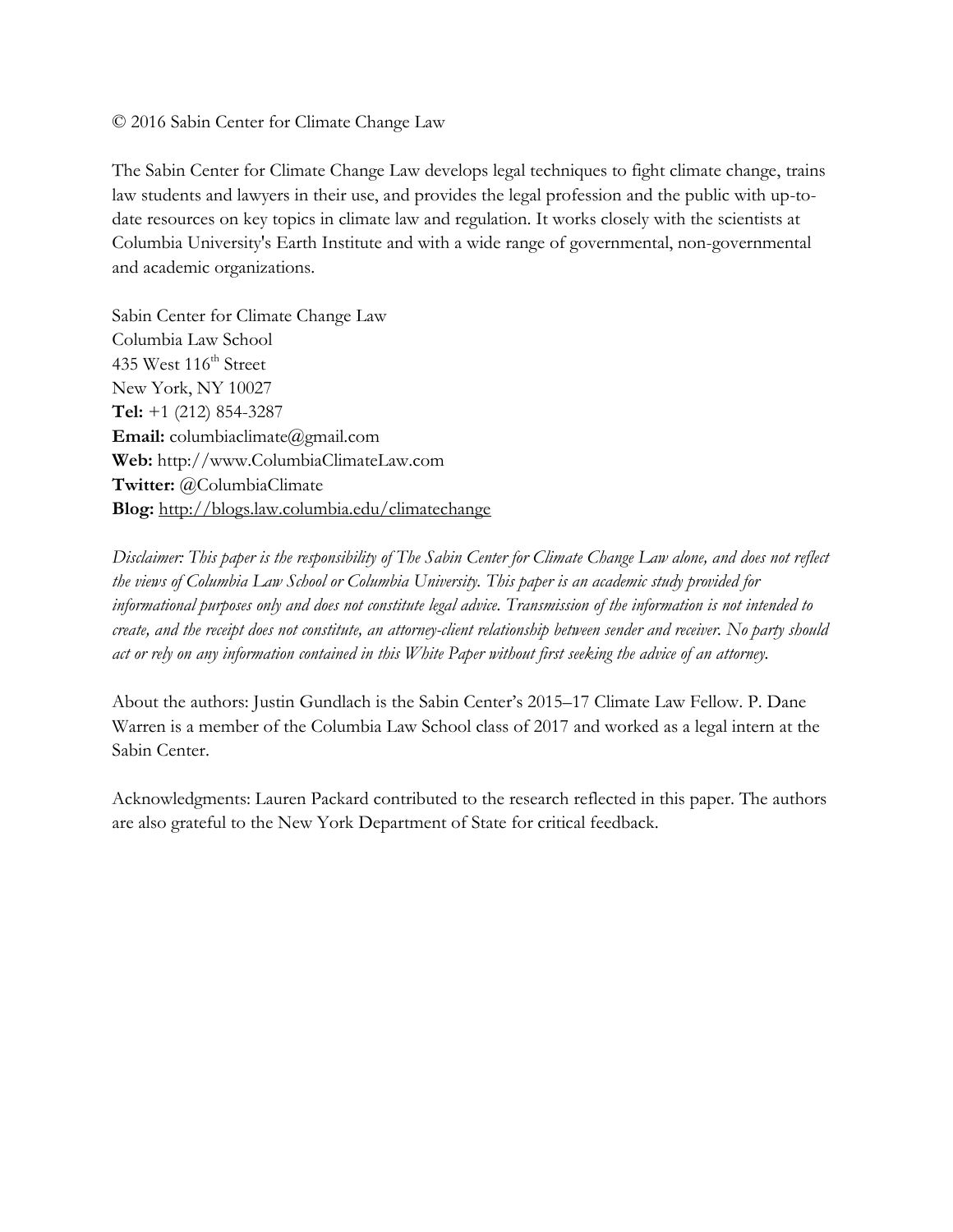<span id="page-4-0"></span>

| 1. |        |  |
|----|--------|--|
| 2. |        |  |
|    | 2.1.   |  |
|    | 2.2.   |  |
|    | 2.3.   |  |
| 3. |        |  |
|    | 3.1.   |  |
|    | 3.2.   |  |
|    | 3.2.1. |  |
|    | 3.3.   |  |
|    | 3.4.   |  |
|    | 3.5.   |  |
|    | 3.5.1. |  |
|    | 3.5.2. |  |
|    | 3.6.   |  |
|    | 3.7.   |  |
|    | 3.8.   |  |
|    | 3.9.   |  |
|    | 3.10.  |  |
|    | 3.11.  |  |
|    | 3.12.  |  |
|    | 3.13.  |  |
|    | 3.14.  |  |
| 4. |        |  |
|    | 4.1.   |  |
|    | 4.2.   |  |

# **CONTENTS**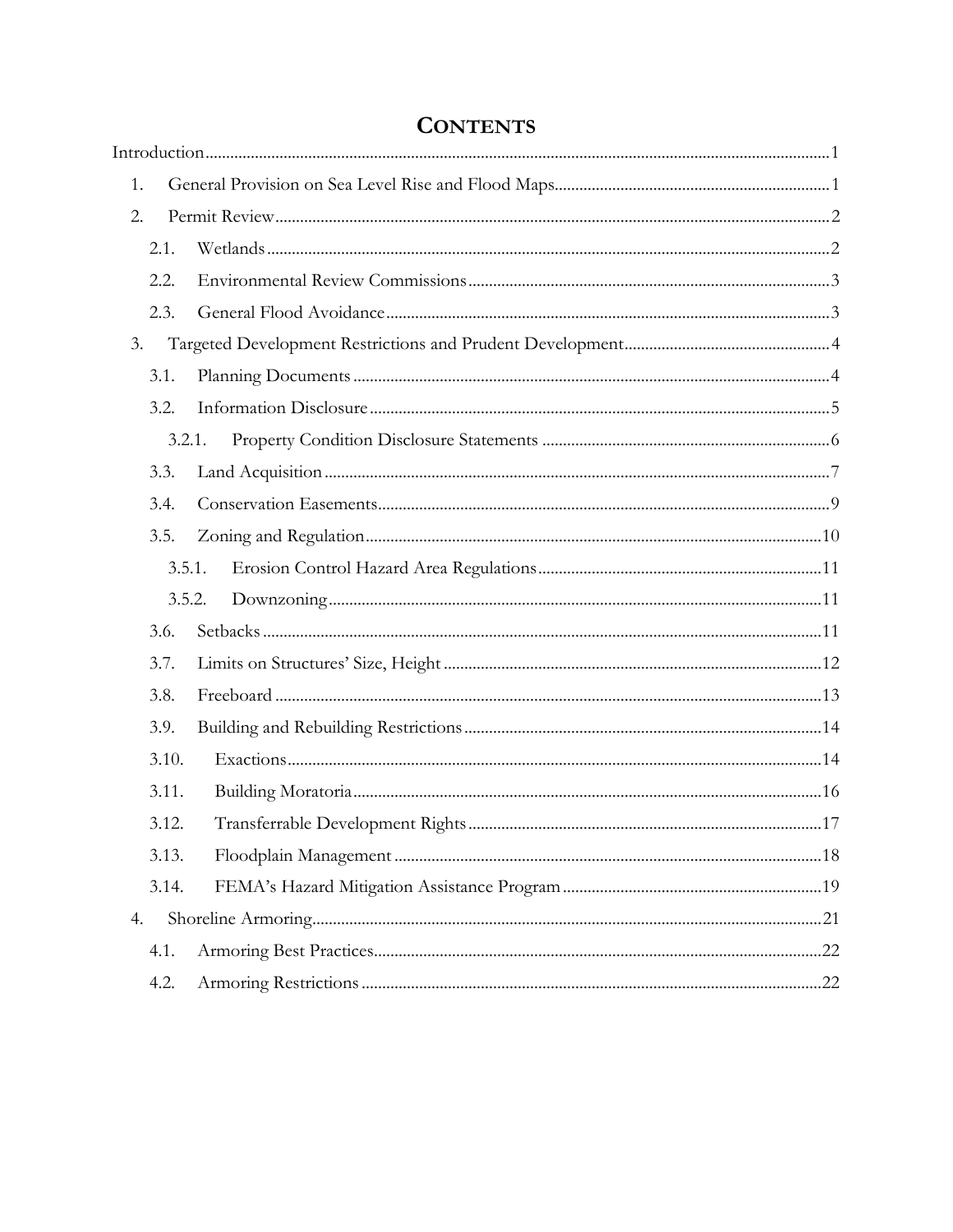#### **INTRODUCTION**

In September 2014, New York enacted the Community Risk and Resiliency Act (CRRA), which requires in part that the New York Department of State (DOS) and the Department of Environmental Conservation (DEC) create model local laws relating to climate change adaptation for use by local governments. In an effort to assist the State with drafting model local laws for adaptation; to encourage the State to incorporate a broad range of adaptation strategies, including retreat from areas of high flood risk; and to assist local governments with implementation of these programs. The Sabin Center for Climate Change Law has assembled existing and suggested local law provisions that reflect diverse approaches to adaptation to climate-enhanced flood risk. While many of the approaches reflected in this paper deal with coastal local laws, local governments could adopt similar strategies and language in riverine floodplains.

This document is not a single, comprehensive "model local law" that a local government might adopt in full. Rather, it is a collection of useful statutory options—one that takes note of local law provisions enacted by local governments in New York State, as well as relevant state laws enacted in New York and other jurisdictions. Where different local governments have used similar statutory language, this paper only includes one version. Throughout, citations to particular laws and regulations are hyperlinked for ease of access. The paper is organized into three sections: Permitting Review, Targeted Development Restrictions and Prudent Development, and Protection/Armoring. Those sections follow a brief description of model legislative language that relates to sea level rise.

#### <span id="page-5-0"></span>**1. General Provision on Sea Level Rise and Flood Maps**

In addition to the model adaptation local law, the CRRA requires the State to adopt sea level rise projections to aid in adaptation planning. The following overarching provision would require local planners and regulators to take into account the updated CRRA sea level rise projections and the most up-to-date Federal Emergency Management Agency (FEMA) flood maps for all planning documents, zoning rules, and any other local laws dealing with flood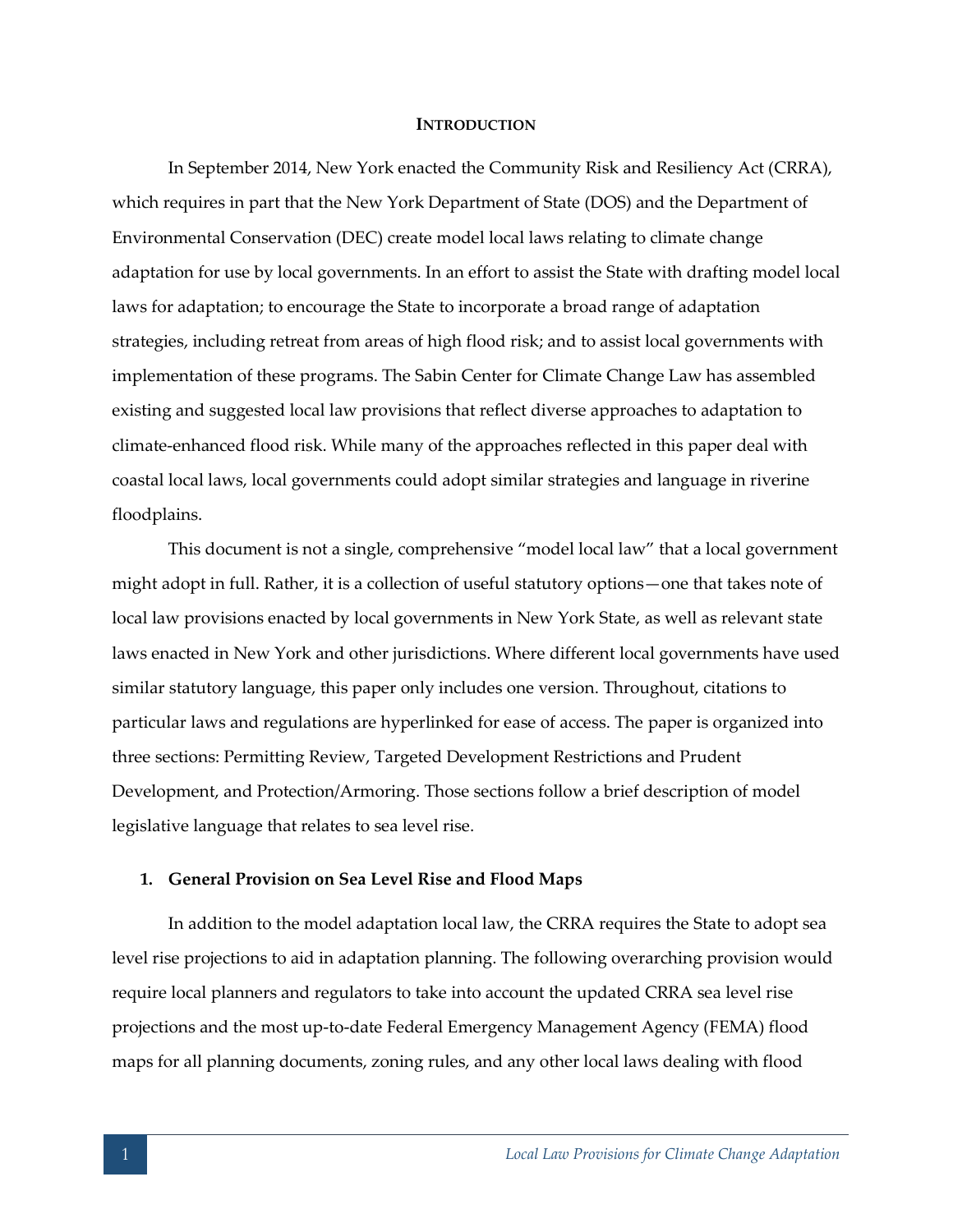prone areas. For municipalities not near a coastline, only the provision about FEMA flood maps would be appropriate.

> *Beginning on or before [Insert Date], all local planning decisions, zoning decisions, and other regulatory decisions in respect to land use or construction, in [Insert Local Government] that require review under the State Environmental Quality Review Act [and are classified as either Type I or II actions under the State Environmental Quality Review Act or as Unlisted actions that require preparation of an Environmental Impact Statement] shall take into account the most recent sea-level rise projections adopted by the State of New York, pursuant to its obligations under the Community Risk and Resiliency Act, and the most recently adopted FEMA flood maps available.*

# <span id="page-6-0"></span>**2. Permit Review**

Many local governments require completion of an environmental review process before granting permits for development in flood prone areas, including coastlines and floodplains. This section includes model language to ensure that such reviews adequately account for sea level rise and climate change-related flood risk.

#### <span id="page-6-1"></span>**2.1. Wetlands**

Natural wetlands provide a barrier to sea level rise, storm surge, and extreme precipitation events—all dangers that will increase as a result of climate change. An environmental review process designed to protect wetlands as part of a permitting system can therefore provide substantial protection for local communities. As a general matter, the New York State Department of Conservation regulates freshwater and tidal wetlands in the state under Articles 24 and 25 of the Environmental Conservation Law. Local governments, however, can also regulate activity in wetlands in their jurisdiction.

The Town of Lewisboro, for example, imposes an environmental review process that discourages development in wetlands, watercourses, and buffer areas, and that requires consideration of the benefits that wetlands provide vis-à-vis climate change. Sections 217-5 and 217-8 outline prohibited, allowable, and regulated activities and the standards for reviewing permit applications. Section 217-8(A)(3) (Standards for Reviewing Permit Applications)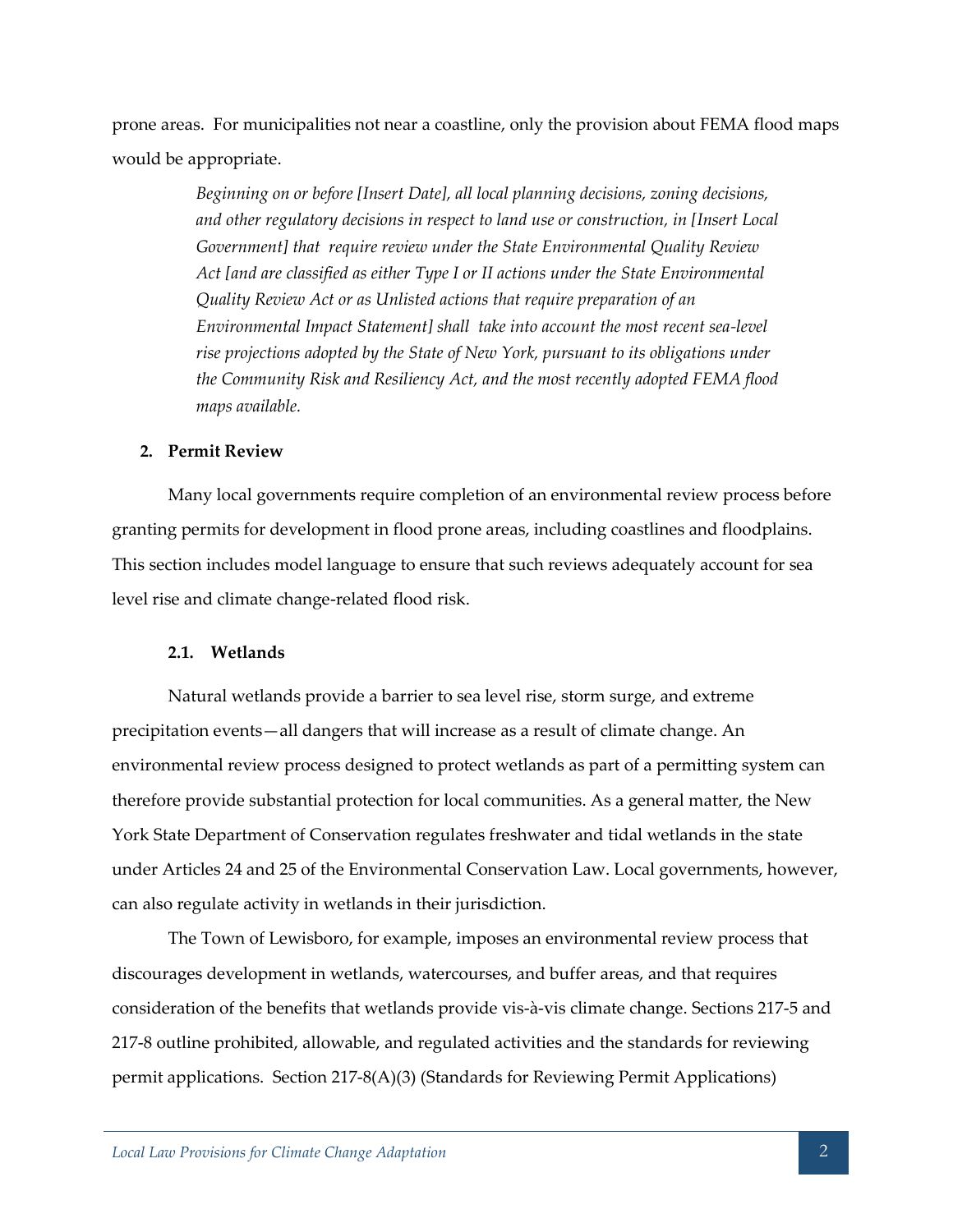requires local permit authorities to consider: "The impact of the proposed activity and reasonably anticipated similar activities upon flood flows, flood storage, storm barriers, and water quality." *See* [Town of Lewisboro, N.Y., Code §§ 217-5](http://ecode360.com/11024133)–217-8 (2004).<sup>1</sup> The following model language draws on Lewisboro's example:

> *In reviewing permit applications, the [Insert Permit Authority – e.g. Planning Board] shall consider the ecological benefits (including but not limited to providing natural barriers against sea level rise, storm surge, and extreme precipitation) of wetlands, watercourses, and/or buffer areas.*

# <span id="page-7-0"></span>**2.2. Environmental Review Commissions**

Where a particular agency or commission is responsible for reviewing building permit applications, a local government might follow the example of the Village of Port Chester and charge that agency or commission with integrating consideration of environmental factors, priorities, and legal requirements into its regular business. See Village of Port Chester, N.Y., [Code §§ 332-5](http://ecode360.com/10911218)–332-6 (1992). For instance, Port Chester created a Waterfront Commission to review building permit applications for consistency with the Local Waterfront Revitalization Program and the State Coastal Management Program. The village's local laws direct the Waterfront Commission to "Minimize flooding and erosion hazards through proper siting of buildings and structures; protection of natural protective features; construction of carefully selected, long-term structural measures; and the use of appropriate nonstructural means." *Id.*

# **2.3. General Flood Avoidance**

<span id="page-7-1"></span>Local laws can also steer local governments' own development decisions away from flood prone areas, in addition to requiring that a local government consider sea level rise and flood risk when undertaking or reviewing a project. Specifically, a local law could require the local government's planning and review process to include consideration of alternative development locations away from coastal areas and floodplains. The following model language provides one means of doing so:

<sup>&</sup>lt;sup>1</sup> Throughout this document, citations to authorities, including laws, ordinances, regulations, and guidance documents are hyperlinked to allow for quick access to their source.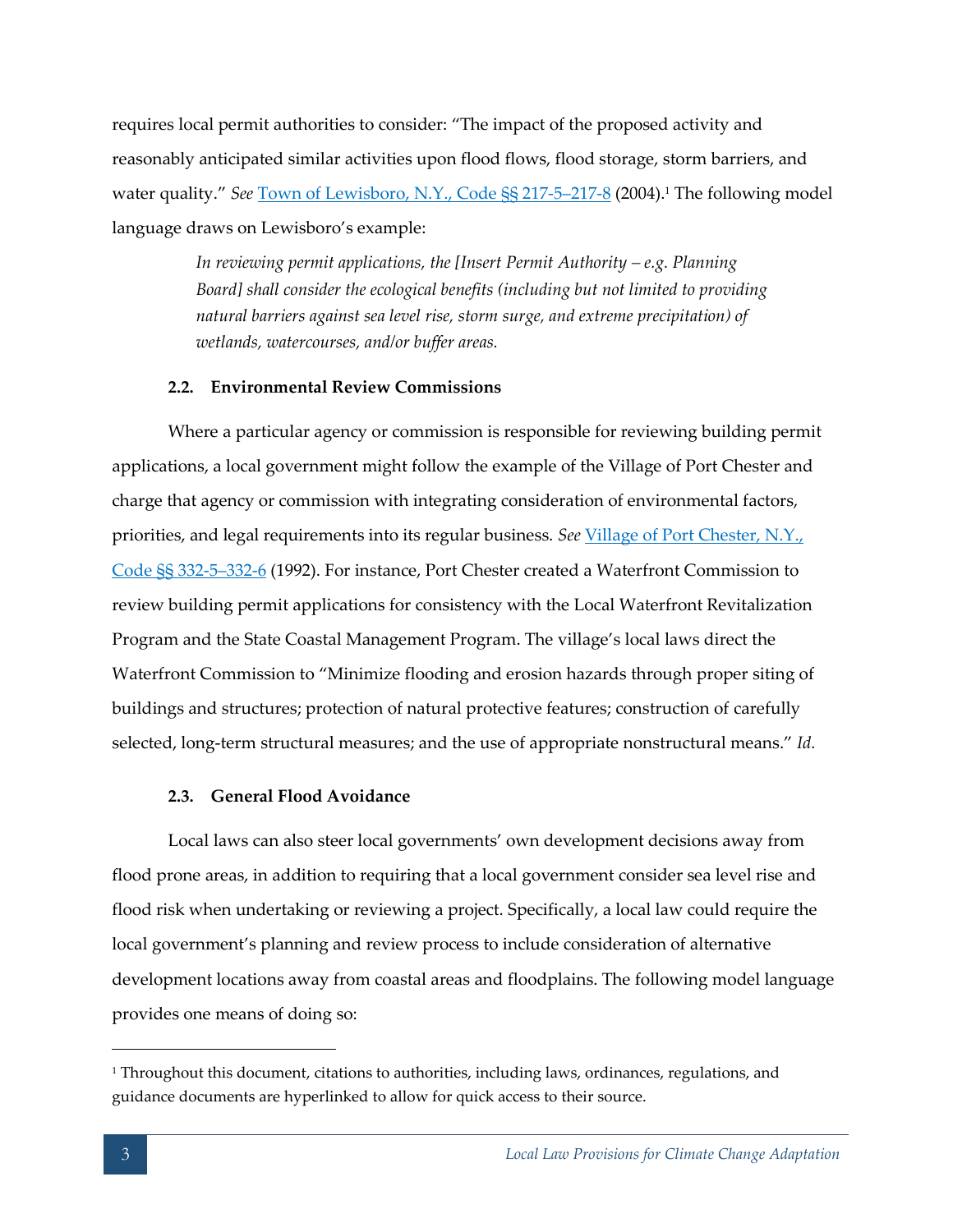*The [Insert Permit Authority – e.g. Planning Board] shall not issue permits for development in a wetland or riverine or coastal floodplain without first considering alternative non-flood-prone locations that could serve the purpose of the development.* 

## <span id="page-8-0"></span>**3. Targeted Development Restrictions and Prudent Development**

The term "targeted development restrictions" is used in this paper to refer to policies designed to move people and structures out of areas made vulnerable to flooding by increasing incidences of sea-level rise, storm surge, and/or heavy precipitation. Targeted development restrictions or "retreat" policies that promote natural storm barriers tend to serve environmental goals better than armoring programs.<sup>2</sup> However, various political and economic obstacles often impede adoption and implementation of targeted development restrictions, especially in more heavily developed areas. This section describes various tools local governments can use to implement targeted development restrictions and prudent development policies.

#### <span id="page-8-1"></span>**3.1. Planning Documents**

Planning documents guide local development, inform investor decision-making, and are vital for prudent coastal and floodplains development. New York State's [Coastal Management](https://www.google.com/url?sa=t&rct=j&q=&esrc=s&source=web&cd=1&ved=0CB4QFjAAahUKEwi648HdsJrIAhVMC5IKHSlTAOM&url=http%3A%2F%2Fwww.dos.ny.gov%2Fopd%2Fprograms%2Fpdfs%2FNY_CMP.pdf&usg=AFQjCNFhOOfCmx79bGrXtIXay-mgxWCskQ&cad=rja)  [Program](https://www.google.com/url?sa=t&rct=j&q=&esrc=s&source=web&cd=1&ved=0CB4QFjAAahUKEwi648HdsJrIAhVMC5IKHSlTAOM&url=http%3A%2F%2Fwww.dos.ny.gov%2Fopd%2Fprograms%2Fpdfs%2FNY_CMP.pdf&usg=AFQjCNFhOOfCmx79bGrXtIXay-mgxWCskQ&cad=rja) encourages and facilitates local governments' use of planning documents and rewards localities that do so with funds and technical assistance. Participation begins with submission of a Local Waterfront Revitalization Program proposal—a planning and decision-making document—that accords with Coastal Management Program (CMP) guidelines and enforceable coastal policies. The LWRP development process, as authorized by Article 42 of the Executive Law, provides localities with an opportunity to refine implementation of CMP policies required by state law in their particular jurisdictions. A completed LWRP guides local governments and developers' compliance with the CMP and ensures that localities integrate resiliency considerations into their planning documents. It also makes the process involved in compliance

<sup>2</sup> *See* Managed Retreat Strategies, NOAA, U.S. Department of Commerce,<http://1.usa.gov/IEB7F1> (last visited Oct. 5, 2015); Anne Siders, Managed Coastal Retreat: A Legal Handbook on Shifting Development Away from Vulnerable Areas (Oct. 1, 2013), [http://bit.ly/1lpRU2o.](http://bit.ly/1lpRU2o)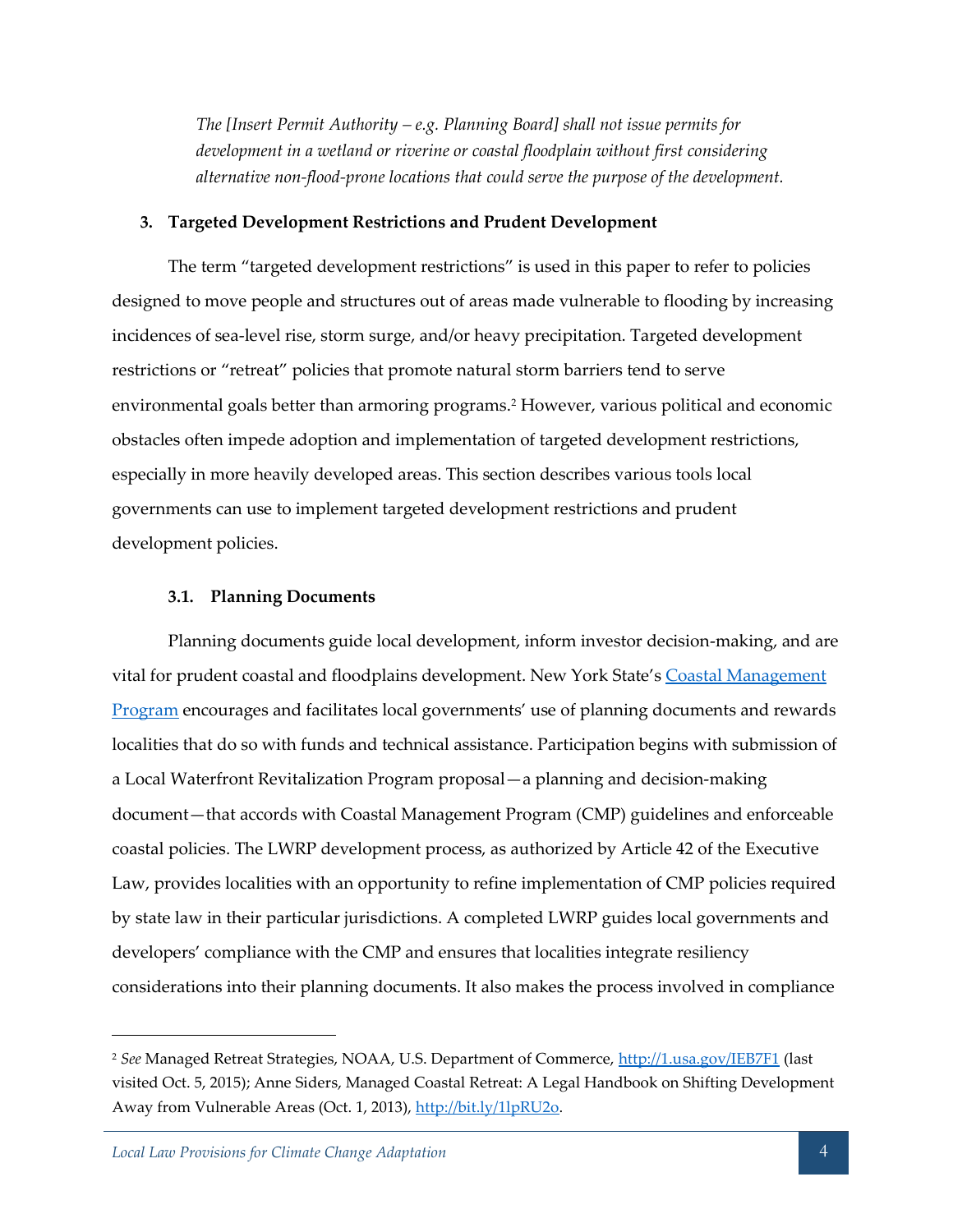more efficient. The following paragraphs are model language for introducing a Local Waterfront Revitalization proposal:

- A. [OPTION ONE] The [Insert Relevant City Agency – e.g. City Council] of [Insert Local Government] hereby authorizes [Insert Relevant Government Body – e.g. City Planner] to develop a Local Waterfront Revitalization Program in accordance with Title 19 of NYCRR Part 600, 601, 602, and 603.
- A. [OPTION TWO] On or before [Insert Date], the [Insert Relevant Government Body – e.g. City Planner] shall develop a Local Waterfront Revitalization Program in accordance with Title 19 of NYCRR Part 600, 601, 602, and 603.
- B. The objectives of a newly created Local Waterfront Revitalization Program shall be achieved by the adoption of implementing legislation and provisions in the relevant planning documents, zoning restrictions, and other local requirements related to flood prone areas by the [Insert Relevant Department – e.g. City Planner, Zoning Commission, etc.] on or before [Insert Date
- C. [Insert Relevant Government Body e.g. City Planner] shall, in accordance with Executive Law article 42, submit the Local Waterfront Revitalization Program to the New York Department of State for review on or before [Insert Date –].

Option One would authorize a locality to develop and implement a Local Waterfront Revitalization Program. Option Two would *require* a locality to do so *by a certain date*. Subsections B and C are compatible with either Option One or Two.

# **3.2. Information Disclosure**

<span id="page-9-0"></span>Local governments can use the flood maps produced by FEMA or the sea level rise projections adopted by New York's DEC<sup>3</sup> to identify vulnerable areas and can require disclosure of that vulnerability to current property owners and prospective buyers. The goal of

<sup>&</sup>lt;sup>3</sup> CRRA requires DEC to develop and update sea level rise projections. DEC promulgated the first set of projections in draft form on [insert date] 2016 and will update them every five years.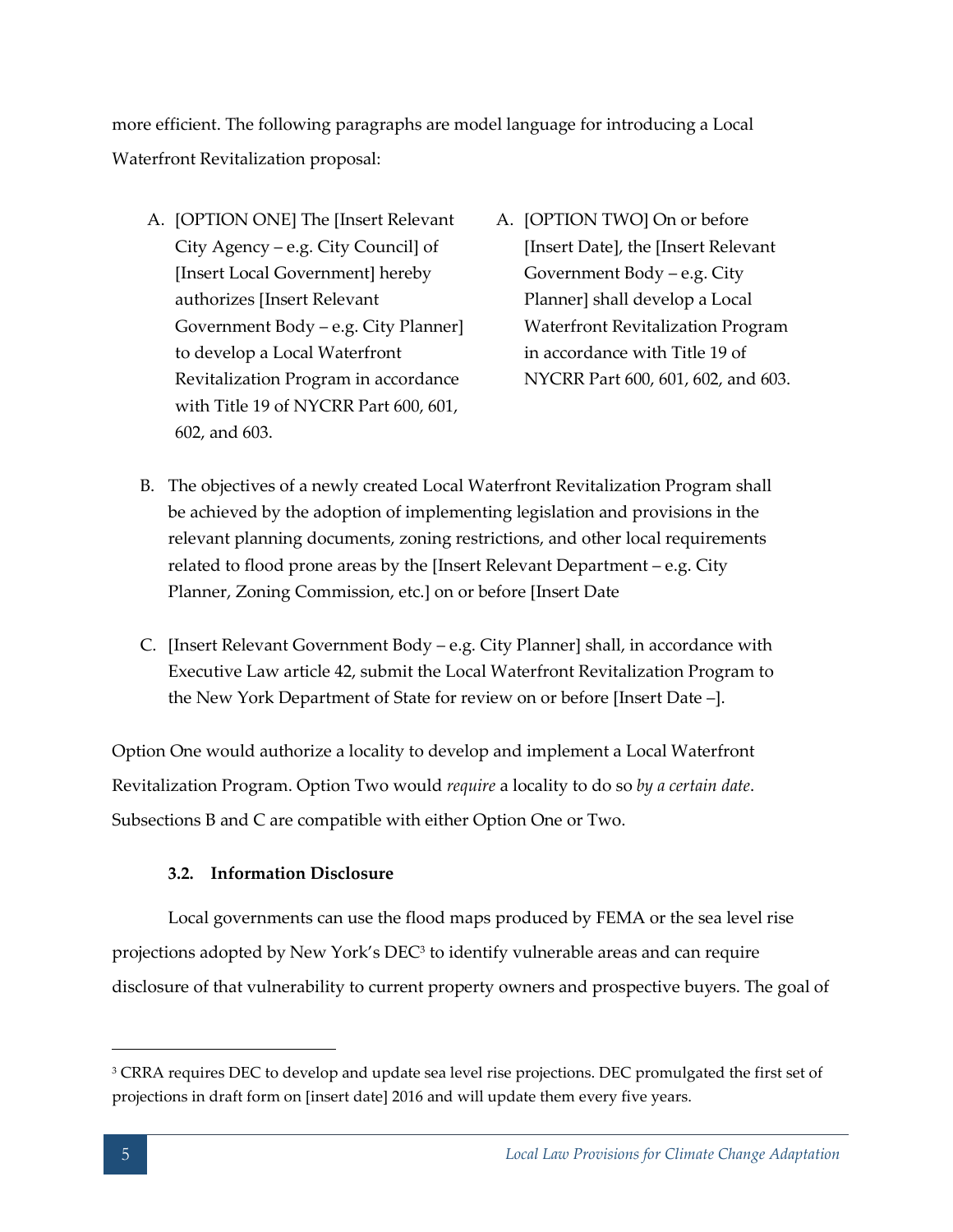the following model language is to require local governments to make updated New York flood maps and sea level rise projections available via town websites.

- A. On or before [Insert Date three months after the state releases sea level rise projections], [Insert Local Government Entity] shall:
	- 1. Make publically available updated sea level rise projections provided by the Department of State and Department of Environmental Conservation pursuant to the Community Risk and Resiliency Act online by [Local Government Entity] at [Insert Local Government Webpage].
	- 2. Make publically available the most up to date Federal Emergency Management Agency ("FEMA") flood maps online by [Insert Local Government Entity] at [Insert Local Government Webpage].
- B. Nothing in this section shall be construed to create a cause of action against any local government department or agency. The Disclosure Requirement contained herein is for informational purposes only. [Insert Local Government] assumes no responsibility for the accuracy of the information provided or for actions taken or not taken in reliance on the information disclosed within this section.

# **3.2.1. Property Condition Disclosure Statements**

<span id="page-10-0"></span>Statutes in all states specify items that the seller of a property must disclose to a potential buyer. As discussed below, localities can supplement such requirements.

[N.Y. Real. Prop. § 462 \(2002\)](http://law.onecle.com/new-york/real-property/RPP0462_462.html) requires all sellers of residential real property in New York to fill out and sign a "**[Property Condition Disclosure Statement](https://www.dos.ny.gov/forms/licensing/1614-a.pdf)**" form and deliver it to the buyer or buyer's agent prior to the sale. If the seller fails to fill out the Disclosure Statement form then the seller must give the buyer a \$500 credit at closing. The form instructs sellers to disclose, among other things, *known* contamination on the property from asbestos, petroleum products, lead, and other hazardous materials. The form also instructs sellers to disclose whether (to their knowledge) the property lies in a designated floodplain or designated wetland. Importantly, however, it allows sellers to indicate "Unknown" in answer to "Is any or all of the property located in a designated flood plain?" and states that "Buyer is encouraged to check public records concerning the property (e.g., tax records and wetland and flood plain maps)."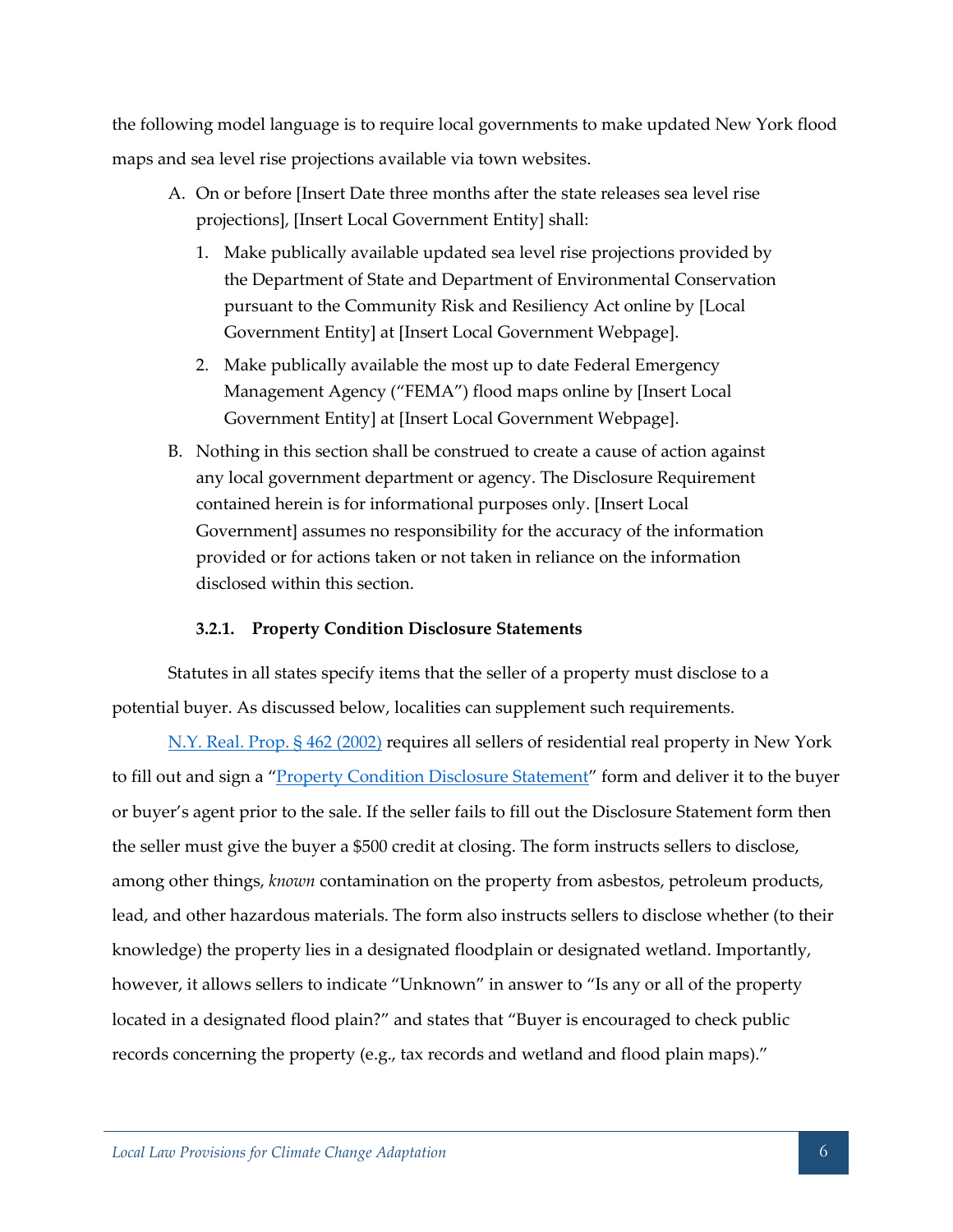In South Carolina, state law requires sellers of real property to disclose erosion and, where appropriate, coastal risks based on the setback lines most recently adopted by the state's Department of Health and Environmental Control. *See* [S.C. Code § 48-39-330 \(1993\).](http://www.scstatehouse.gov/code/t48c039.php) Similarly, [Cal. Civ. Code § 1103 \(2005\)](http://www.leginfo.ca.gov/cgi-bin/displaycode?section=civ&group=01001-02000&file=1103-1103.14) requires California real estate agents or individual sellers acting without an agent to disclose whether a property is located within a flood hazard area designated by FEMA.

Local governments could encourage the owners and potential buyers of real property to consider such risks more carefully in the following ways. Local governments could require a seller to disclose known flood history of the property, or the flood history the seller *knows or can reasonably be expected to know*. <sup>4</sup> Alternatively, rather than just adding that item to the list of disclosures, local governments could require such a disclosure and not permit a seller to avoid it by providing a \$500 credit to the buyer. Local governments could also require sellers to disclose not only their knowledge but also to indicate what public records they consulted, if any, prior to making the required disclosure. Finally, local law can also ensure that liability for detrimental reliance on a seller's disclosures accrues to the seller only by disclaiming any liability on the part of local government agencies for actions taken or not taken in reliance on information disclosed pursuant to such provisions.

# <span id="page-11-0"></span>**3.3. Land Acquisition**

In an effort to promote movement away from the coastline in certain circumstances, local governments have sometimes successfully turned to acquisition of land in fee simple. Because land acquisition programs generally must be large in scale in order to be effective, such programs are often quite expensive. Examples of recent large-scale buyout programs include the New York Post-Hurricane Sandy Acquisition Program<sup>5</sup> and the Hurricane Katrina buyout program. Three notable features of New York's programs deserve mention here: first, they

<sup>4</sup> Note that there are, as of September 2015, four proposed amendments to this law that would extend the disclosure requirement to cover various things such as mold and methamphetamine exposure. <sup>5</sup> Governor's Office of Storm Recovery, NY Rising: Buyout and Acquisition Policy Manual, (Apr. 7, 2014), [http://on.ny.gov/1YoeHJN.](http://on.ny.gov/1YoeHJN)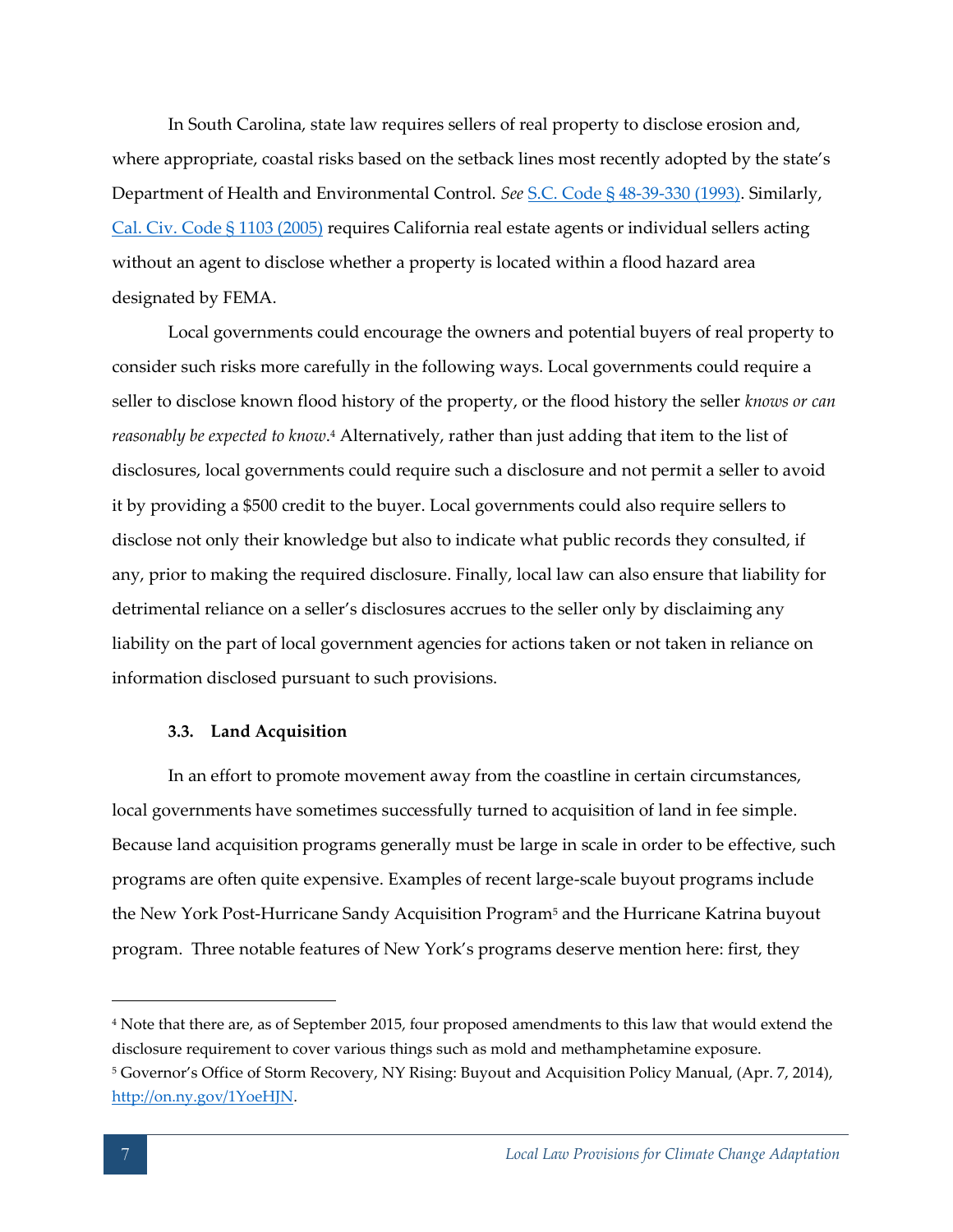encourage property owners to resettle within the same county, which helps maintain the local tax base; second, they encourage property owners to sell their property in groups, which helps avoid piecemeal acquisition; and third, both programs were funded by FEMA and administered by the state.

Local governments, following the Town of Warwick's example (discussed below), can also make land acquisition part of their storm recovery strategy. This sort of approach provides local governments with full control over the land acquired and avoids regulatory takings claims.

The Town of Warwick created a land acquisition fund and advisory board that accepts applications from homeowners looking to sell agricultural or open land to the Town. Sections 54-3 through 54-6 of Warwick's code establish the advisory board, set out its duties, and establish the land acquisition fund. Those measures do not pertain to coastal or other flood prone areas, however. The following model language adapts the Town of Warwick's Agricultural Land Acquisition Fund local law to pertain to flood prone areas. *See* [Town of](http://ecode360.com/11144045)  [Warwick, N.Y., Code §§ 54-3](http://ecode360.com/11144045)–54-6 (2001).

# I. [INSERT FUND TITLE]

- A. The [INSERT FUND TITLE Suggested "Flood Prone Areas Fund" or "the fund"] is hereby established.
- B. Deposits into the fund may include revenues of the Town from whatever source and shall include, at a minimum, [INSERT TITLE] Bond Funds and any revenues from a real estate transfer tax which may be established.
- C. The fund shall also be authorized to accept gifts. Interest accrued by monies deposited in the fund shall be credited to the fund.
- D. In no event shall monies deposited in the fund be transferred to any other fund or account.
- E. Nothing contained in this chapter shall be construed to prevent the financing, in whole or in part, pursuant to the NYS Local Finance Law, of any acquisition authorized by this chapter. Monies from the fund may be utilized to repay any indebtedness or obligations incurred pursuant to the Local Finance Law, consistent with effectuating the purposes of this chapter.
- II. Purposes of the fund
	- A. The exclusive purposes of the Fund shall be: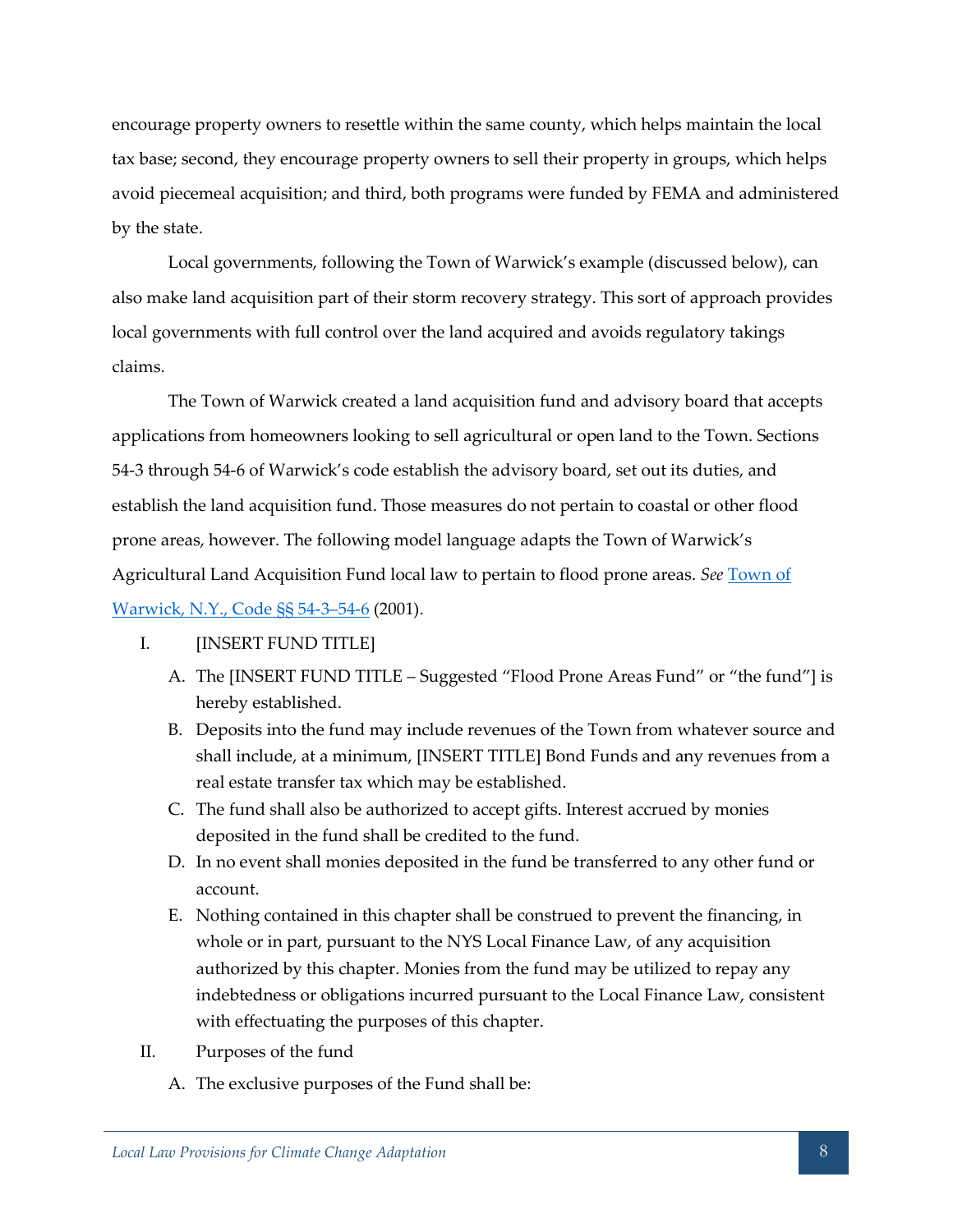- 1. To implement the [INSERT LOCALITY] [INSERT FUND TITLE] and acquisition program.
- 2. To acquire interests or rights in real property, including development rights, for the preservation and restricted development of flood prone lands within the [INSERT LOCALITY]
- B. The acquisition of interests and rights in real property under the fund shall be in cooperation with willing sellers.

# <span id="page-13-0"></span>**3.4. Conservation Easements**

Conservation easements that preserve coastal storm barriers and flood plains are another potentially useful climate adaptation tool. They reward landowners that donate land for conservation—i.e., permanent non-development—with a tax deduction, and in some cases a property tax reduction. Once created, conservation easements are typically held by a land trust or local government. Like land acquisition, however, conservation easement programs can result in a fragmentary approach to improving climate adaptation.

The portions of New York's Environmental Conservation Law (ECL) pertaining to conservation easements do not expressly contemplate climate adaptation, but they provide for conservation easements that can maintain wetlands or preserve flood prone areas and open space from development. Such uses are compatible with the purposes outlined by the statute. *See* [N.Y. Envtl. Conserv. § 49-0301](http://www.pb.state.ny.us/parking%20lot%20item%20attachments/Article%2049%20-%20Conservation%20Easements.pdf) (2008).

Several New York towns have enacted conservation easement laws based on the ECL. Those local laws generally require a landowner to apply to their local government for a conservation easement on their land. *See, e.g.*[, Town of Eden, N.Y., Code §§ 95-2 & 95-6](http://ecode360.com/10569567)–[95-8](http://ecode360.com/10569567) (2001); [Town of Gardiner, N.Y., Code §§ 220-20 & 220-21](https://www.ecode360.com/9151720) (2008)[; Town of East Hampton, N.Y.,](http://ecode360.com/12073922)  [Code §§ 16-3](http://ecode360.com/12073922)–16-7 (1987) (distinct from Eden and Gardiner for accepting easements via exactions as well as application by a property owner). None of these local laws expressly contemplate climate adaptation or easements on coastal or riverine flood prone areas. The following model conservation easement language does so; it is adapted from the Town of Eden's local law: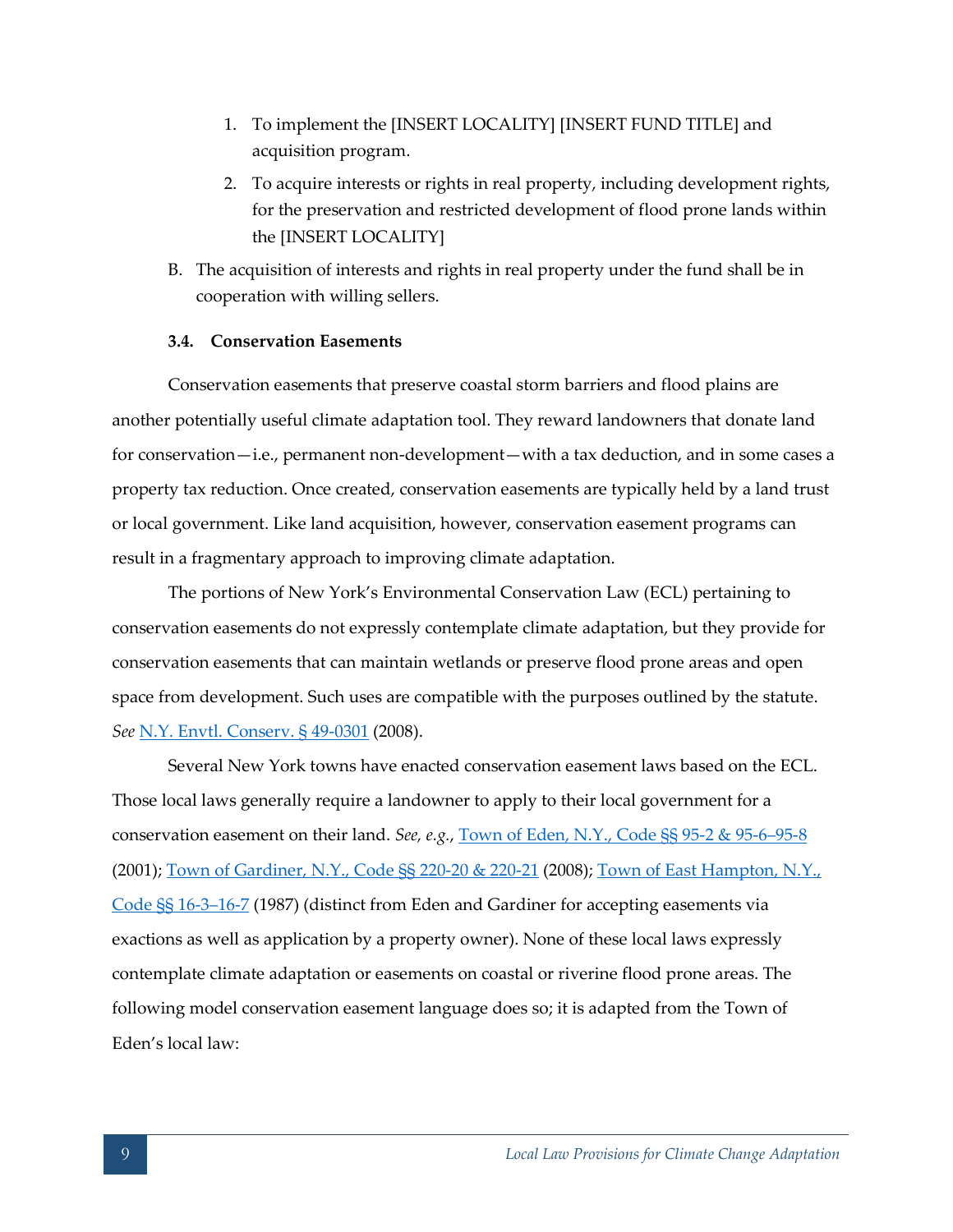- A. It is the purpose of this chapter to provide for the acquisition of interests or rights in real property for the [preservation of flood prone areas to prevent flooding or serve as an ecological buffer zone] which shall constitute a public purpose for which public funds may be expended or advanced after due notice and a public hearing, by which the Town [NAME] may acquire by purchase, gift, grant, bequest, devise, lease or otherwise the fee of any lesser interest, development right, easement, covenant or other contractual right necessary to acquire [flood-prone areas] as the same is defined in [Section B] herein.
- B. "Floodplain" or "Flood-prone area" means any land area susceptible to being inundated by water from any source.

# <span id="page-14-0"></span>**3.5. Zoning and Regulation**

New York's General City Law gives local governments in New York State broad authority to enact zoning regulations "to secure safety from fire, flood and other dangers and to promote the public health and welfare," N.Y. Gen. City Law § 20 (McKinney)—purposes that encompass promoting resilience in coastal or riverine flood prone areas.<sup>6</sup>. Zoning regulations vary widely in their particulars, and this section takes note of several different examples, including restricted hazard zones, environmental overlay districts, and others.

The Town of Poughkeepsie uses zoning requirements to protect aquatic resources by regulating, permitting, and prohibiting various activities in the vicinity of water bodies and wetlands. *See* [Town of Poughkeepsie, N.Y., Code § 113 & 116](http://ecode360.com/6321213) (2003). The Town of Irondequoit's zoning laws create environmental protection overlay districts to regulate development on or around wetlands, floodplains, watercourses, and coastal erosion regions. *See* [Town of](http://ecode360.com/6408239)  [Irondequoit, N.Y., Code §§ 235-41](http://ecode360.com/6408239)–235-57 (1986). The Town of Mendon's local law takes a similar approach but creates ten separate overlay districts to Irondequoit's six. *See* [Town of](http://ecode360.com/11064073)  [Mendon, N.Y., Code §§ 200-21](http://ecode360.com/11064073)–200-32 (2007).

<sup>6</sup> Localities' authority to issue zoning regulations is preempted where it conflicts with the general law of the state, unless some special legislative provision resolves the conflict. 1 N.Y. Zoning Law & Prac. § 4:22.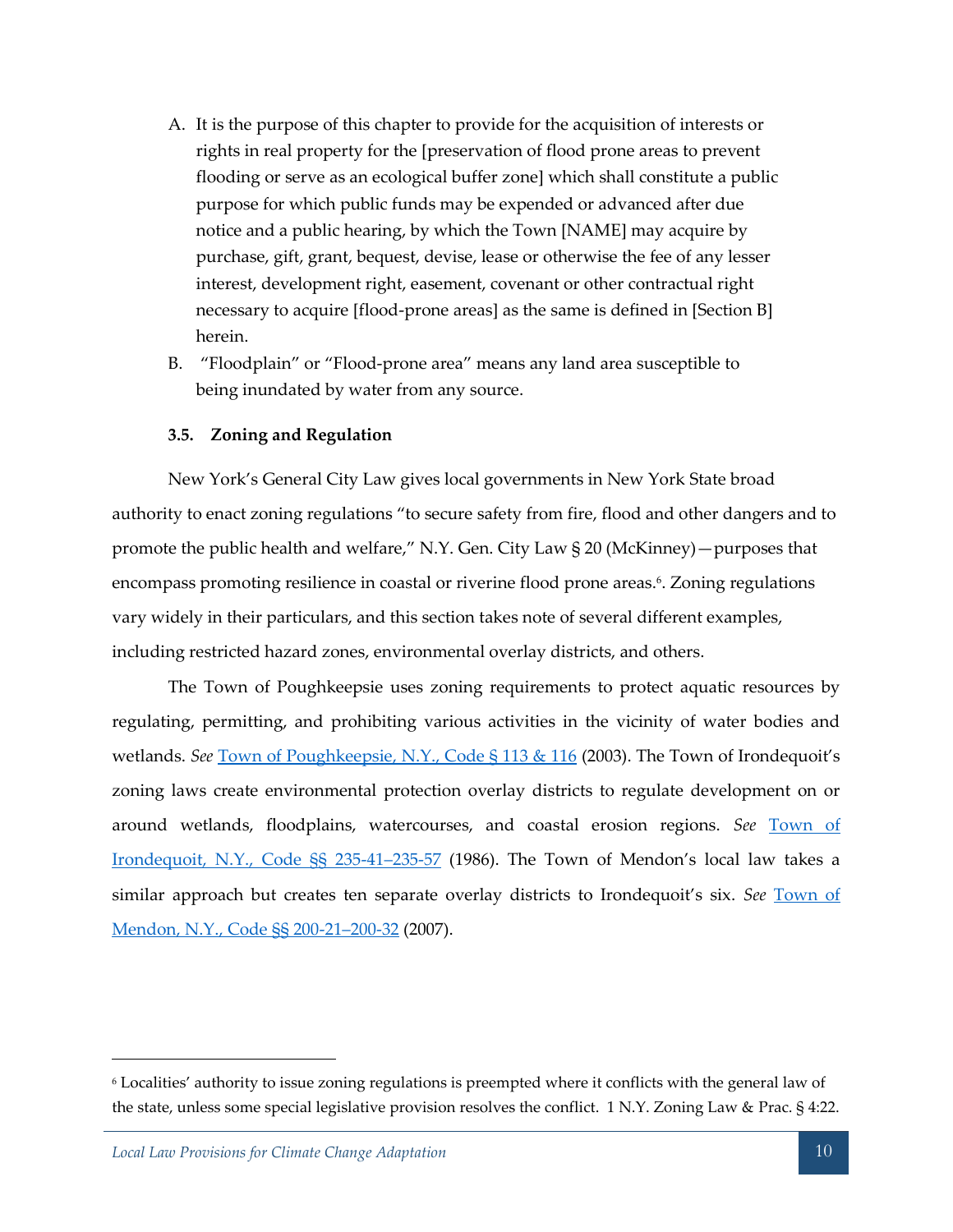### **3.5.1. Erosion Control Hazard Area Regulations**

<span id="page-15-0"></span>ECL Article 34 calls upon DEC to designate "coastal erosion hazard areas" and assigns localities the lead role in specifying how best to restrict development and promote natural erosion protections in those areas. *See* [N.Y. Envtl. Conserv. § 34-0105](https://www.dot.ny.gov/divisions/engineering/environmental-analysis/manuals-and-guidance/epm/repository/4_4_6_ECL_Art34.pdf) (1985). Should a locality fail to enact a local law of which DEC approves, either by not timely enacting anything for the purpose or by enacting something insufficient under Article 34's substantive requirements, the DEC regulations that impose minimum erosion control standards, namely [6 NYCRR §§ 505.4](https://govt.westlaw.com/nycrr/Browse/Home/NewYork/NewYorkCodesRulesandRegulations?guid=Ieff21f00b5a011dda0a4e17826ebc834&originationContext=documenttoc&transitionType=Default&contextData=(sc.Default)&bhcp=1)– [505.15,](https://govt.westlaw.com/nycrr/Browse/Home/NewYork/NewYorkCodesRulesandRegulations?guid=Ieff21f00b5a011dda0a4e17826ebc834&originationContext=documenttoc&transitionType=Default&contextData=(sc.Default)&bhcp=1) apply to the locality. *Id.* § 34-0107. Port Jefferson is an example of a locality that has enacted a local law—approved by DEC—that prohibits construction in its "erosion control hazard area" unless that construction satisfies "coastal erosion management" permitting requirements. *See* [Village of Port Jefferson, N.Y., Code § 111](http://ecode360.com/9305639) (2013).

#### **3.5.2. Downzoning**

<span id="page-15-1"></span>Downzoning is a strategy by which local governments limit development and redevelopment to low-density or low-intensity uses. Downzoning can be useful for limiting development in areas where managed retreat from a coastline or waterway is appropriate. Downzoning could theoretically prohibit coastal development altogether, though such an approach could invite legal challenge on the grounds that it imposed a regulatory taking.

The Town of Perinton's downzoning law, for instance, limits uses within the Limited Development District to agriculture, open space, and recreation uses. *See* [Town of Perinton,](http://ecode360.com/6741929)  [N.Y., Code §§ 208-46](http://ecode360.com/6741929)–208-50 (1999).

# <span id="page-15-2"></span>**3.6. Setbacks**

Although most existing setback requirements in New York localities concern rights of way and lot lines rather than environmental features or flood risk, *see, e.g.*, [Setback & Lot Area](http://www.cayugacounty.us/portals/1/summerhill/Local_Law_No1_2015_Setback_LotArea.pdf)  [Law for the Town of Summerhill, New York,](http://www.cayugacounty.us/portals/1/summerhill/Local_Law_No1_2015_Setback_LotArea.pdf) setbacks can serve adaptation efforts by proscribing development on parcels of land that are especially vulnerable to flooding, *see, e.g.*, [Brattleboro\[, Vermont\] Land Use and Development Regulations,](https://outside.vermont.gov/agency/ACCD/bylaws/Bylaws%20and%20Plans%20Approved/Brattleboro_Propsoed_LandUseRegualtions_August_2015.pdf) Public Hearing Draft §§ 212, 333, 335 (Aug. 10, 2015); [Grant County, Washington Unified Development Code](http://www.grantcountywa.gov/planning/Downloads/Unified-Development-Code/Chapter_23.12-Development_Standards.pdf)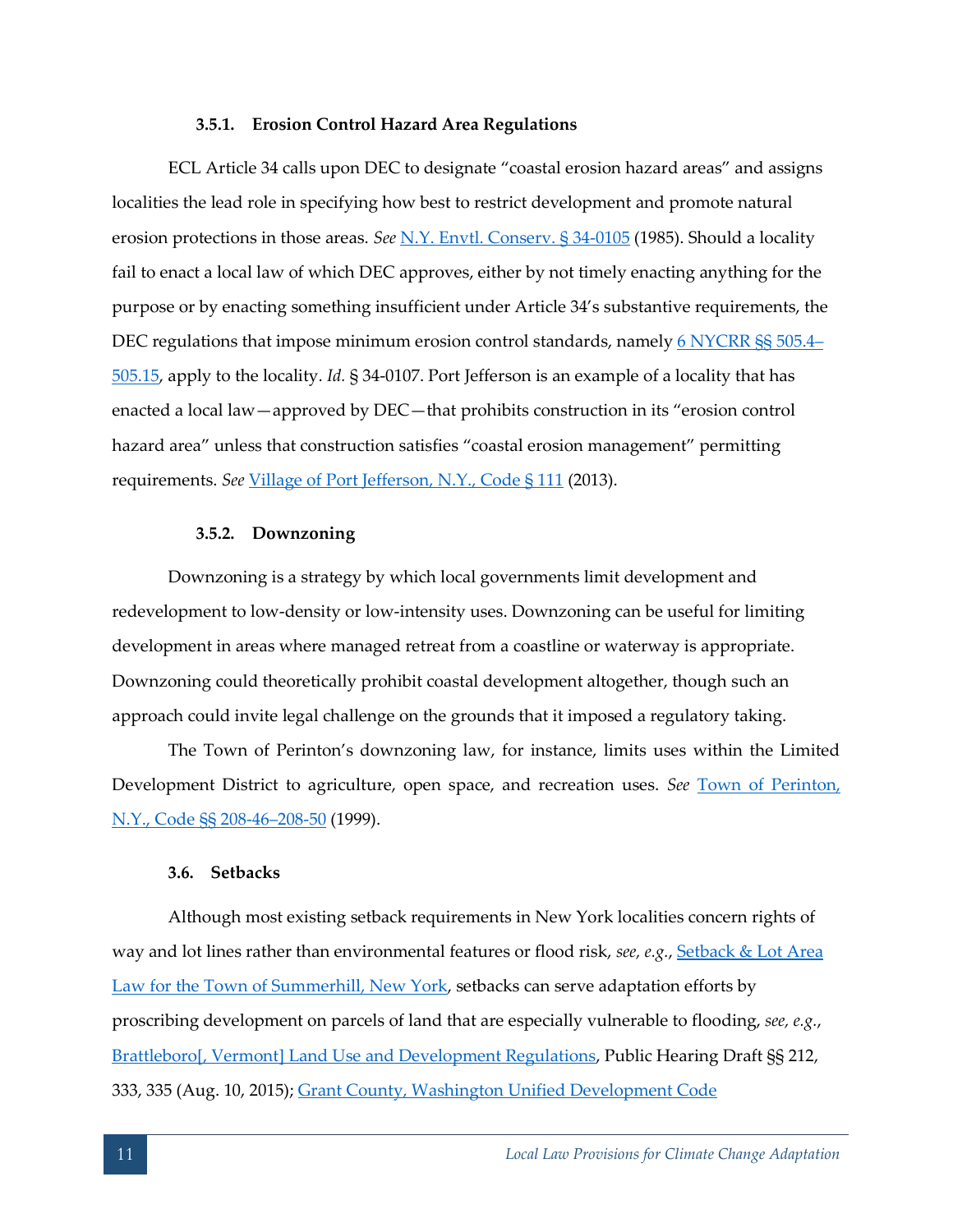§ 23.12.070(k)(2)(C). As these examples from New York, Vermont, and Washington illustrate, localities have the authority to impose setback requirements through zoning law. Thus setbacks generally do not raise difficult questions about the scope or nature of local authority vis-a-vis state authority over land use.

The examples cited above also show that localities can apply their authority to draft setbacks in a variety of ways. "Maximum practicable setbacks," for instance, require that structures be set back as far landward or upland on a site as feasible, and so can serve either aesthetic or practical and environmental purposes. Formulaic setback programs systematically push owners of the largest, most vulnerable structures to move them upland. Maine provides one example of this approach. Its setback requirement provides that structures larger than 2,500 square feet may not be constructed in the coastal sand dune area unless the developer shows: "(1) The site will remain stable after allowing for a two foot rise in sea level over 100 years, and (2) the increased height will not have an unreasonable adverse effect on existing uses that rely on access to direct sunlight including, but not limited to: native dune vegetation and recreational beach use." *See* [06-096 Me. Code R. Ch. 355, § 5\(D\)](http://www.maine.gov/dep/land/nrpa/sand_dune_application.pdf) (2008).

# <span id="page-16-0"></span>**3.7. Limits on Structures' Size, Height**

Local laws that permit only smaller structures in a given area limit potential damage from flooding and storms by ensuring that fewer people and assets are at risk, and that assets in the most vulnerable spots can be moved with relative ease. However, because height limits can also prevent home owners from undertaking the elevations that would protect against flooding, they should be imposed with consideration for all the ways they might influence adaptation efforts.

After Hurricane Sandy, New York City's Mayor issued two Executive Orders limiting the size and height of structures that could be rebuilt along the coastline. N.Y. Exec. Order  $\underline{No}$ .  $230$  & [No. 233](http://www.nyc.gov/html/dob/downloads/pdf/EO_233_explanations.pdf) (2013). Those provisions were codified in 2013 in the zoning text. New York, [N.Y., Flood Resilience Text Amendment](http://www.nyc.gov/html/dcp/pdf/flood_resiliency/final_text.pdf) (Oct. 9, 2013).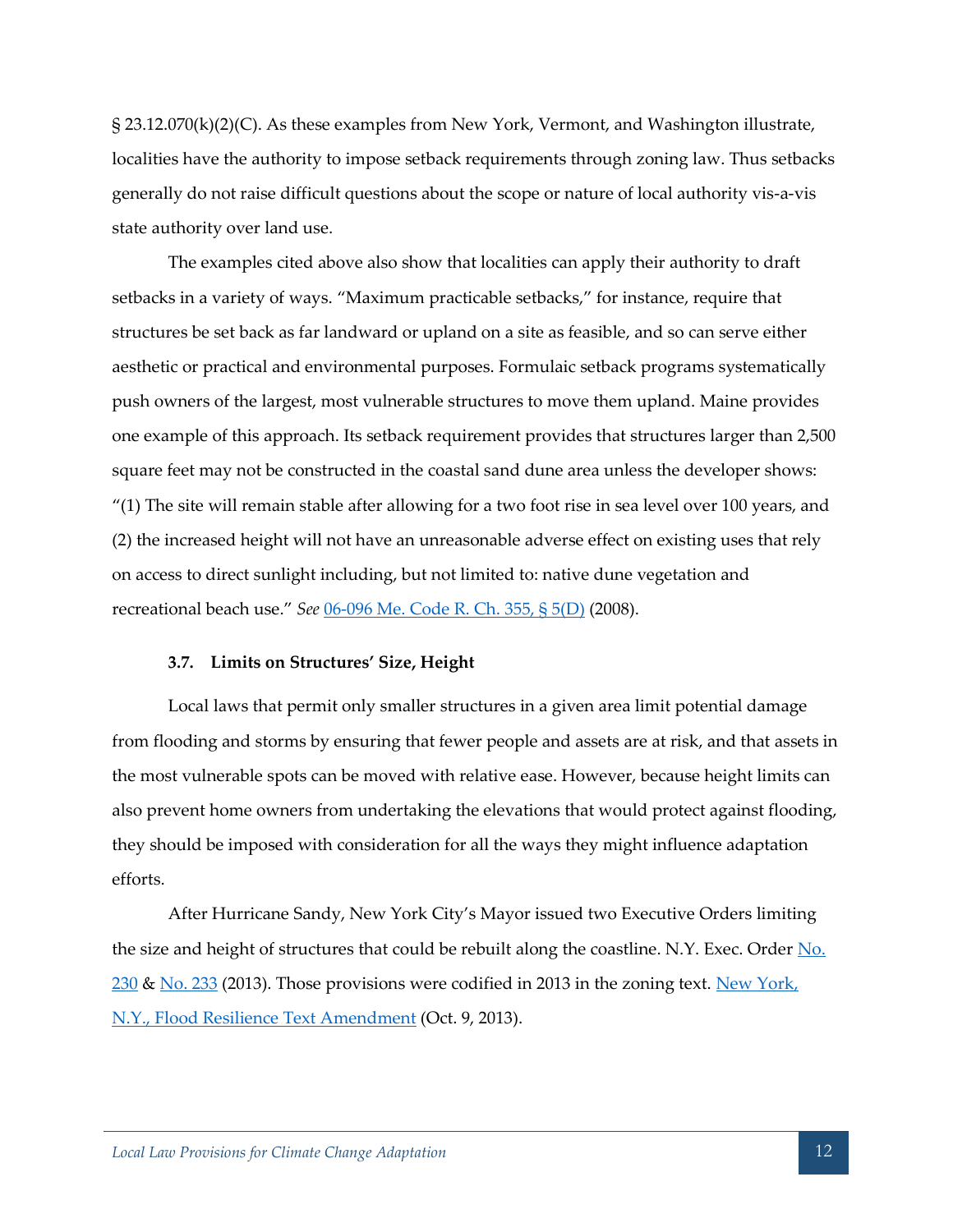#### **3.8. Freeboard**

<span id="page-17-0"></span>In addition to setbacks and downzoning, local laws can also require that structures' lowest floor be built above a particular height—for instance, the height of a projected 100-year flood. Such requirements are called "freeboard." Precautionary freeboard requirements can protect structures in vulnerable areas, even from direct and indirect effects of sea level rise, and even where flood maps are out of date.

In all parts of New York State other than New York City, freeboard requirements are set by the statewide Uniform Fire Prevention and Building Code. The freeboard requirements in the local laws of the Towns of Brookhaven, Gardiner, and Bellport, consistent with these statewide rules, require structures in certain flood zones to be elevated above predicted 100 year flood levels. *See* [Brookhaven, N.Y., Code §§ 33-5](http://ecode360.com/8592514) (2009); [Gardiner, N.Y., Code § 121](http://ecode360.com/9149945) (2009); Bellport, N.Y., Code  $\S 6$  (2009). In the Village of Freeport, which was granted an exception from the statewide rules in 2013, freeboard requirements are greater. *See* [Freeport, N.Y. § 87-](http://ecode360.com/9276409)  $16(D)(1)(a) & (E)(1)(a)$  (requiring that (i) equipment maintained by substantially damaged utilities, (ii) residential structures located in particular flood zones, and (iii) similarly located non-residential structures be "elevated to a minimum of four feet above the base flood elevation or two feet above the New York State freeboard requirement, whichever is greater.").

Freeport's standard aligns with a potential source of standards for use in a freeboard provision, namely the Obama Administration's January 2015 executive order calling for establishment of a new federal flood risk management standard. *See* [Exec. Order No. 13,690,](http://www.gpo.gov/fdsys/pkg/FR-2015-02-04/pdf/2015-02379.pdf) 80 Fed. Reg. 6425–28 (Jan. 30, 2015) (amending Exec. Order No. 11,988). In addition to setting forth a process for arriving at such a standard, the order states that flood risk projections shall be based on: (1) a flood hazard area derived from the most up to data on hydraulics and future climate risks, (2) the existing flood hazard area plus two feet of freeboard for non-critical structures and three feet for critical structure, or (3) 500-year flood projections (or a 0.2% annual chance of flooding). New York State's building code has yet to incorporate this federal standard. Nonetheless, localities should expect to encounter this new federal requirement and so might consider following Freeport's lead and seeking approval to impose it now.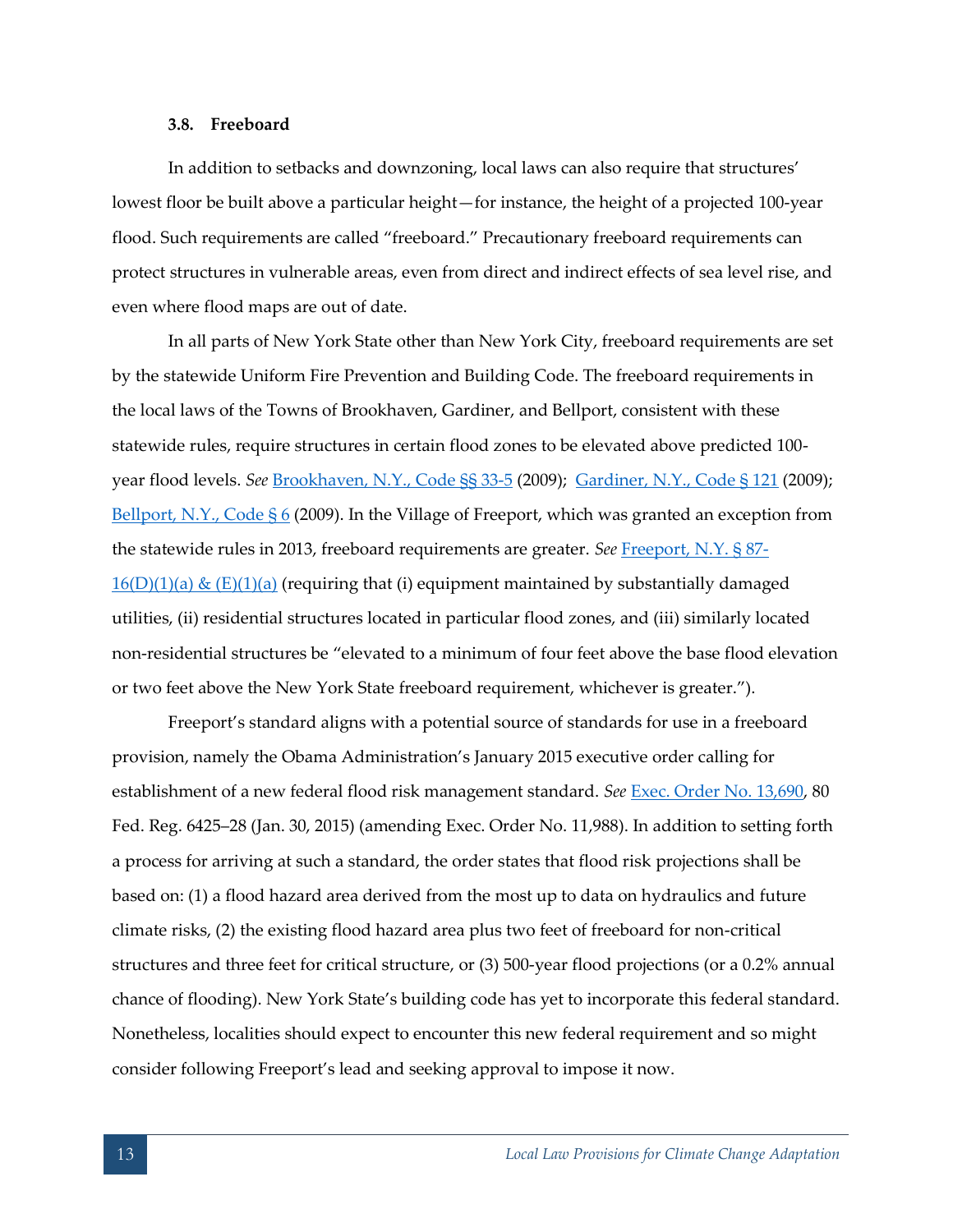## **3.9. Building and Rebuilding Restrictions**

<span id="page-18-0"></span>Local governments can limit development in vulnerable areas by restricting new construction and prohibiting redevelopment of repetitive -loss structures. Restricting rebuilding of at-risk structures is often more politically palatable than proactive restrictions on development.

The National Flood Insurance Program (NFIP), administered by FEMA, provides something of a baseline for local laws governing rebuilding in presidentially-declared disaster areas. *See* Robert T. Stafford Disaster Relief and Emergency Assistance Act, 42 U.S.C. 5121 et seq. (assigning FEMA responsibility for various activities in such areas). In localities that contain special flood hazard areas (SFHAs), residents are ineligible for NFIP policies if those localities do not enact local laws restricting development in SFHAs. *See* [New York State](http://www.dec.ny.gov/lands/39341.html)  [Department of Environmental Conservation,](http://www.dec.ny.gov/lands/39341.html) *Joining the National Flood Insurance Program*. These include provisions that specify what constitutes "substantial improvement" and "substantial damage" to a structure, and set the numeric threshold for "substantial" at 50% of the property's pre-disaster market value. *See* [FEMA, NFIP Substantial Improvement/Substantial Damage:](http://www.fema.gov/media-library-data/20130726-1733-25045-8643/p758_ch3_r2.pdf)  [Requirements and Definitions 3-5](http://www.fema.gov/media-library-data/20130726-1733-25045-8643/p758_ch3_r2.pdf) (2013); *see also* [New York State Department of Environmental](http://www.dec.ny.gov/lands/75774.html)  [Conservation, Floodplain Management Requirements After a Flood.](http://www.dec.ny.gov/lands/75774.html)

Some New York localities impose additional restrictions. The Town of Gardiner's zoning laws require permits for development in floodplains and specify factors the permit issuer must consider when deciding to grant or deny permits. *See* [Town of Gardiner, N.Y., Code § 220-19](https://www.ecode360.com/9151691) (2008). East Hampton imposes restrictions on construction and reconstruction of nonconforming buildings and structures. *See* [East Hampton, N.Y., Code §§ 255-1-42 & 255-1-43](http://ecode360.com/10414216) (2007). Other localities could follow their lead by requiring permit issuers to consider impacts arising from a development's location in a floodplain and by prohibiting any development that exacerbates the noncomformance of a nonconforming structure located in a floodplain.

### <span id="page-18-1"></span>**3.10. Exactions**

When granting permits for commercial development in flood prone areas, regulators can use exactions to allow for development while preserving legal grounds to compel retreat in the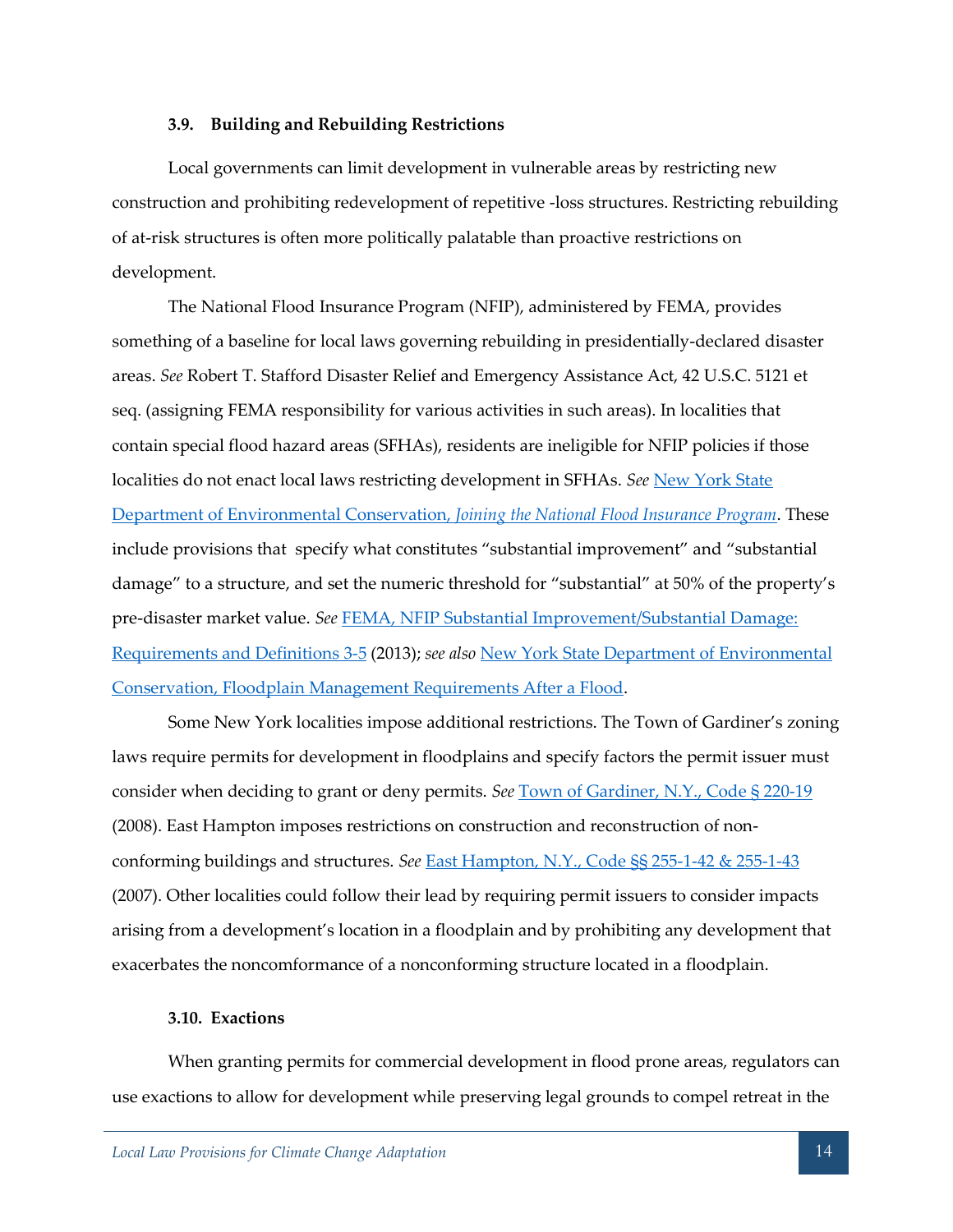future. State or local authorities can use exactions to gain a conservation easement, impact fees, or other concessions from a developer. As explained below, the U.S. Supreme Court has articulated constitutional limits on exactions, and New York State law imposes relatively tight additional restrictions on what forms of exaction state and local authorities may impose.

Importantly, the U.S. Supreme Court has said through three decisions that exactions even monetary exactions such as impact fees—must meet particular criteria to be constitutional. The Court's 1987 decision in *Nollan v. California Coastal Comm'n*, 483 U.S. 825 (1987) held that a government may exact a conservation easement from a property owner as a condition for granting a development permit the government was entitled to deny, so long as the exaction substantially advanced the same government interest that provided a basis for denying the permit. Without this sort of "nexus" with the basis for permit rejection, the exaction violates the Takings Clause of the Fifth Amendment. In *Dolan v. City of Tigard*, 512 U.S. 374 (1994) the Court refined this requirement, holding that such an exaction is permissible only if it is "'roughly proportional' . . . both in nature and extent to the impact of the proposed development." More recently, the Court held that the *Nollan*-*Dolan* standard applies to some monetary exactions as well as exactions of an interest in real property. *Koontz v. St. Johns River Water Mgmt. Dist.*, 133 S. Ct. 2586 (2013). However, the language of the opinion does not make clear whether it applies to *all* monetary exactions, or only to those applied by a locality in ad hoc fashion. Put another way, it remains unclear whether impact or permit fees imposed generally by legislation or regulations must comply with the *Nollan*-*Dolan* standard to avoid constituting an impermissible taking.

New York courts have not yet applied *Koontz* in the land use context, but they have issued an important pair of interpretations of the *Nollan-Dolan* rubric. One of these issued in 2003, when New York's highest court held that the Town of Monroe had not committed an unconstitutional taking by requiring payment from a developer in lieu of compliance with a local parkland declaration. *Twin Lakes Dev. Corp. v. Town of Monroe*, 1 N.E.2d 821, 822 (Ct. App. 2003). The court interpreted the required payment to a town-administered recreation trust fund to be an exaction, because it stood in for a requirement that the developer give up a possessory interest in land it owned and sought to develop. *Id.* at 824–25. But the court also found that this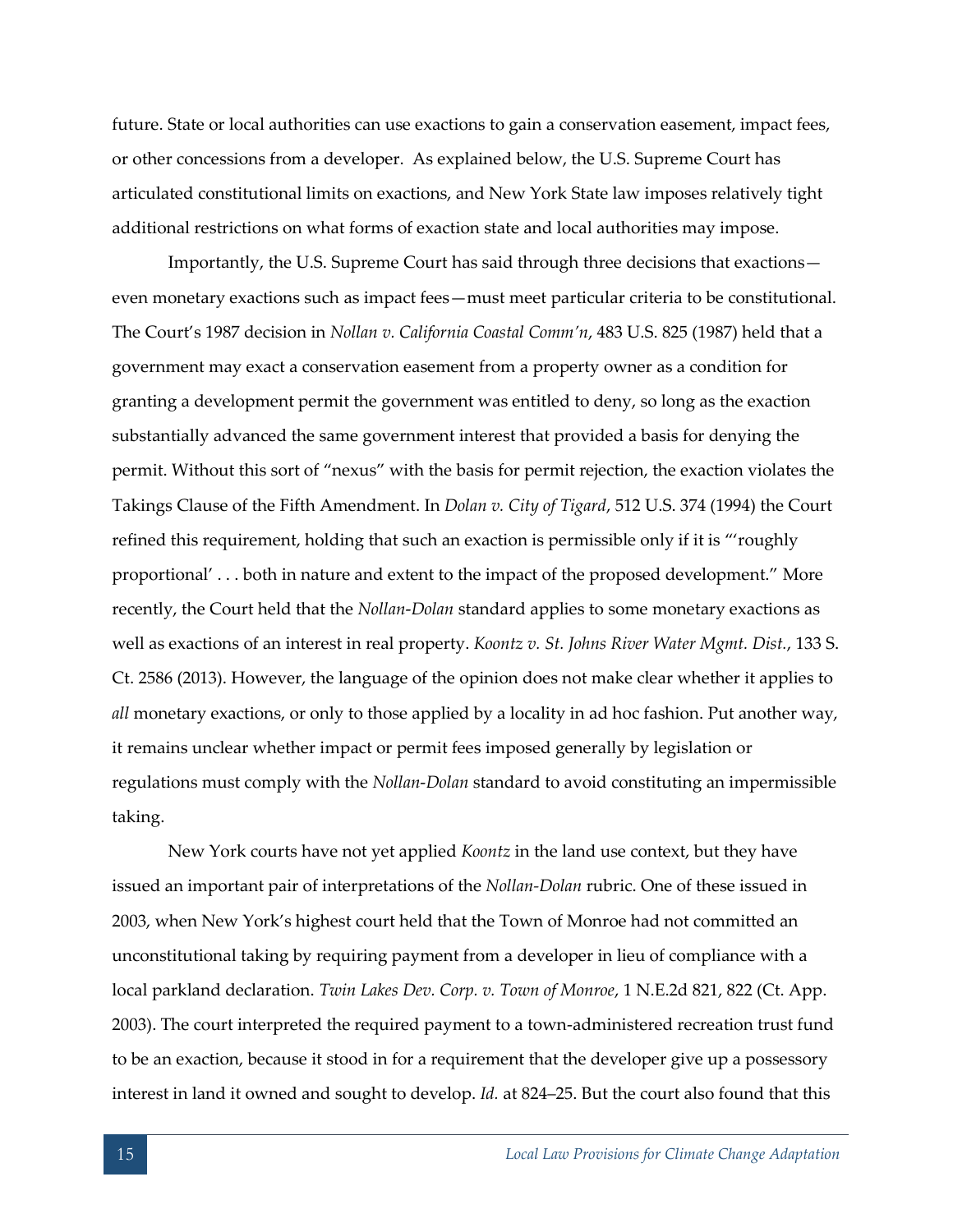exaction passed the *Dolan* proportionality test and so was not a taking. *Id.* at 825. *Twin Lakes*  thus clarifies that, although the *Cimato Bros.* decision had characterized some impact fees as unconstitutional takings, not all impact fees would be so characterized. *See Cimato Bros. v. Town of Pendleton*, 270 A.D.2d 879, 879 (App. Div. 2000) (rejecting as unconstitutional an impact fee imposed without consideration for actual costs to public).

The second case, decided a year later, arose over the Town of Mendon's "development restriction," which the Town of Mendon and the New York Attorney General, writing as amicus curiae, largely conceded to be a partial conservation easement. *Smith v. Town of Mendon*, 822 N.E.2d 1214, 1225 (2004) (Read, J., dissenting). The *Town of Mendon* majority nonetheless determined that the town's restrictions on how the Smiths developed their property were not exactions, because they did not diminish the property's value and gave no one but the Smiths any right to exclude others from the property. *Id.* at 1216, 1219 (citing *City of Monterey v. Del Monte Dunes at Monterey*, Ltd., 526 U.S. 687 (1999) and explaining that it "placed a key limitation on *Dolan*").

This pair of cases clarifies how the *Nollan-Dolan* rubric applies to New York localities: not all restrictions that arguably diminish property values shall be considered exactions, and not all impact fees and other exactions shall be found to be unconstitutional. However, these cases also imply that actual or arguable exactions in New York are potential targets for litigation. It follows that a locality should expect that any exactions it imposes to promote resilience could receive judicial scrutiny, should the exaction impede the goals of a developer or property owner in a financially significant way.

#### <span id="page-20-0"></span>**3.11. Building Moratoria**

As local governments prepare for sea level rise, storm surge, and extreme precipitation, they can consider placing a temporary moratorium on building in flood prone areas. Though this would be a stopgap measure, a building moratorium could help kick off the transition to a more thorough update of zoning and other laws. Brookhaven took this approach to its regulation of telecommunications facilities, imposing a moratorium for the time required to update its comprehensive plan. *See* Town of Brookhaven, N.Y., Code § 17 (2003) [\(repealed Feb.](http://ecode360.com/8590456)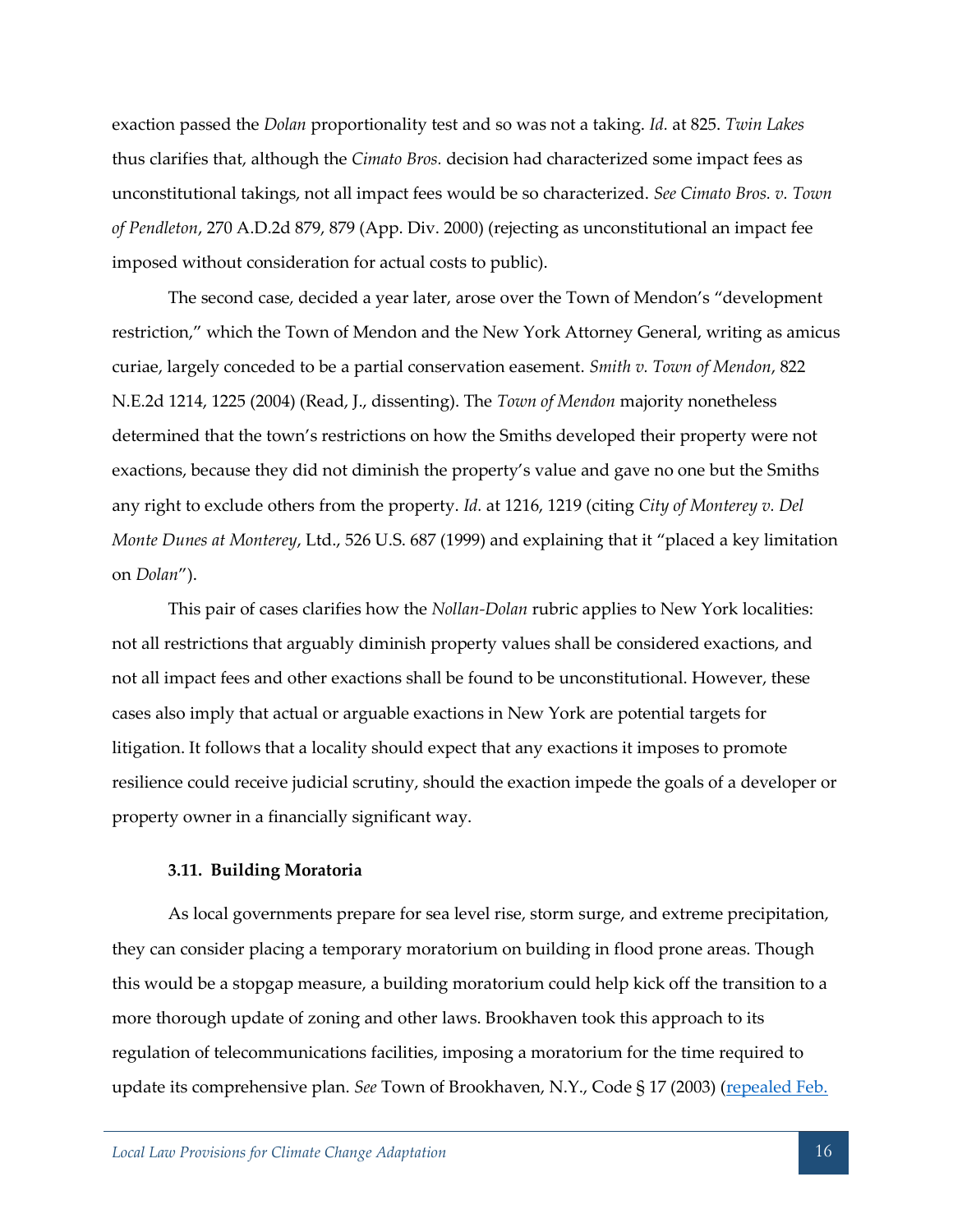[2, 2015\)](http://ecode360.com/8590456). North Castle did the same with respect to residential subdivisions, *see* North Castle, N.Y., Code § 213-72 et seq. [\(expired Dec. 31, 2006\)](http://ecode360.com/8567234), as did Tarrytown for the purpose of revising environmental and historic preservation review requirements for its historic streets. *See* Tarrytown, N.Y., Code § 8-2014 [\(expired Nov. 14, 2014\)](http://ecode360.com/10677988)

An extended moratorium can sometimes qualify as a regulatory taking, although a short term construction ban with an appropriate appeals process would likely pass muster.<sup>7</sup> New York has created a moratoria drafting guide for use by local governments that considers a range of issues, including the takings problem. *See* New York Division of Local Government Services, [Land Use Moratoria](http://www.dos.ny.gov/lg/publications/Land_Use_Moratoria.pdf) (2013).

# <span id="page-21-0"></span>**3.12. Transferrable Development Rights**

Transferable Development Rights (TDRs) restrict development in certain areas but in a way that attempts to shift development to other areas. To implement a TDR program, a government designates vulnerable areas as "sending areas" and less vulnerable upland areas as "receiving areas." It invites landowners in a sending area to forgo the right to develop there in return for payment from landowners in a receiving area. By purchasing a TDR from landowners in the sending area, landowners in the receiving area acquire the right to develop in excess of the maximum density allowance there. Thus, governments can encourage landowners in areas at high risk of coastal or inland flooding to transfer development rights to areas outside the flood risk area.

New York law authorizes localities to establish TDR programs, *see* [N.Y. Town § 261-a](http://codes.lp.findlaw.com/nycode/TWN/16/261-a) (1998); Village Law § 7-701; *and* General City Law § 20-f, and New York's Department of State has created a drafting guide for local governments that wish to establish a TDR program. *See* New York Division of Local Government Services, [Transfer of Development Rights](http://www.dos.ny.gov/lg/publications/Transfer_of_Development_Rights.pdf) (2015). For example, such programs have been established by the Towns of Clifton Park and Lysander.

<sup>7</sup> The Supreme Court considered the constitutionality of moratoria in *Tahoe-Sierra Preservation Council, Inc. v. Tahoe Regional Planning Agency*, 535 U.S. 302 (2002), and held that a three-year building moratorium was not a Taking. According to the Court, review of moratoria "requires careful examination and weighing of all the relevant circumstances." *Id.* at 304.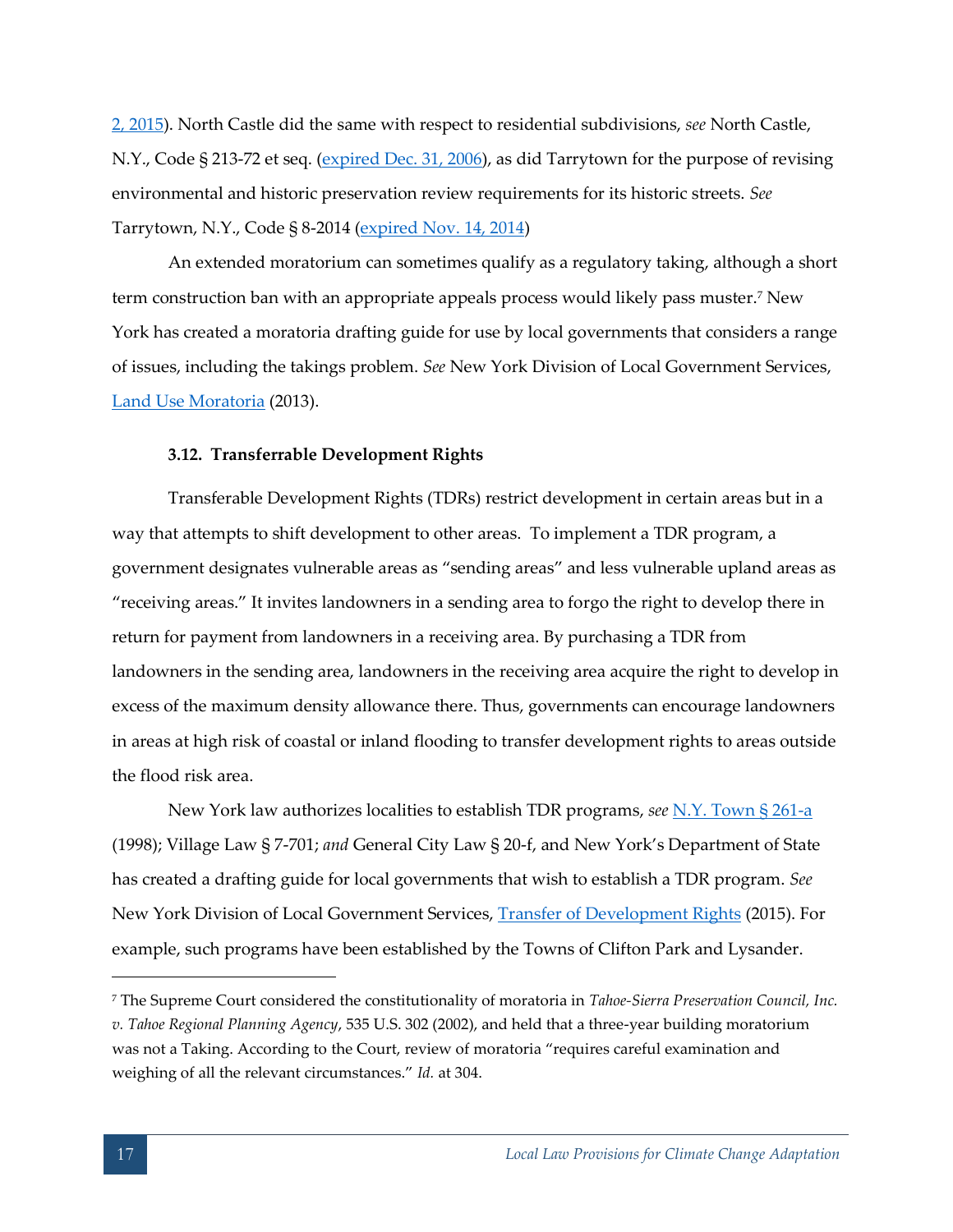Clifton Park's "Open Space Zoning Initiative," which operated from 2005 until 2010, steered changes to density through a TDR scheme that combined limits and incentives on the development of buildings and amenities. Town of Clifton Park, Article VB: Open Space [Initiative Zoning \(2005\)](http://ecode360.com/6715253). Lysander's TDR program "is designed to maintain an economically viable agricultural presence and to preserve open space" in particular areas. Town of Lysander, [§ 139-72 \(2008\).](http://ecode360.com/12229952?highlight=lysander%20tdr,lysander,tdr#12229952)

A number of New York localities have also participated in the state-level Pine Barren Transferrable Development Credit program, which was created by the Long Island Pine Barrens Preservation Act of 1993, amending ECL Article 57, to preserve the Long Island Pine Barrens, an aquifer recharge zone and important natural habitat. *See [Tuccio v. Central Pine Barrens Joint](http://pb.state.ny.us/article57/ecl57.html)  [Planning & Policy Commission](http://pb.state.ny.us/article57/ecl57.html)*, 978 N.Y.S. 2d 350 (App. Div. 2014) (upholding denial of challenge to Commission's allocation of Pine Barrens Credits for petitioner's property).<sup>8</sup> For instance, the Town of Brookhaven's TDR program is expressly intended to avoid inappropriate development and preserve natural resources and open spaces. *See* [Brookhaven, N.Y., Code §§ 85-718, 85-773](http://ecode360.com/8599488)  [through -779](http://ecode360.com/8599488) (2014). It does so by establishing a Core Preservation Area, where development is limited to agricultural, horticultural, and open space recreational uses. *Id.*

# <span id="page-22-0"></span>**3.13. Floodplain Management**

FEMA<sup>9</sup> and the Association of State Floodplain Managers<sup>10</sup> both provide valuable guidance for localities looking to take measures to address the risks arising from their location in or near a floodplain. So too does the New York Department of Environmental Conservation, which has published helpful information about the Federal National Flood Insurance Program, the Flooding Mapping Program, and relevant case studies.<sup>11</sup> Many New York localities have

<sup>8</sup> For additional details, *see* Edward Sullivan, New York Appellate Court Limits Transferable Development Rights Credits, Northwest Land Law Forum (Aug. 2, 2014)[, http://bit.ly/24Tajtz.](http://bit.ly/24Tajtz)

<sup>9</sup> FEMA, Floodplain Management Guidebook (May 1, 2014), [http://1.usa.gov/1OqddZO.](http://1.usa.gov/1OqddZO)

<sup>&</sup>lt;sup>10</sup> Association of State Floodplain Managers, No Adverse Impact Toolkit and Guides, <http://bit.ly/221KORL> (last visited Oct. 12, 2015).

<sup>11</sup> *See* New York State Department of Environmental Conservation, Floodplain Management, <http://on.ny.gov/1TRZ4Js> (last visited Oct. 12, 2015). For additional information, see New York State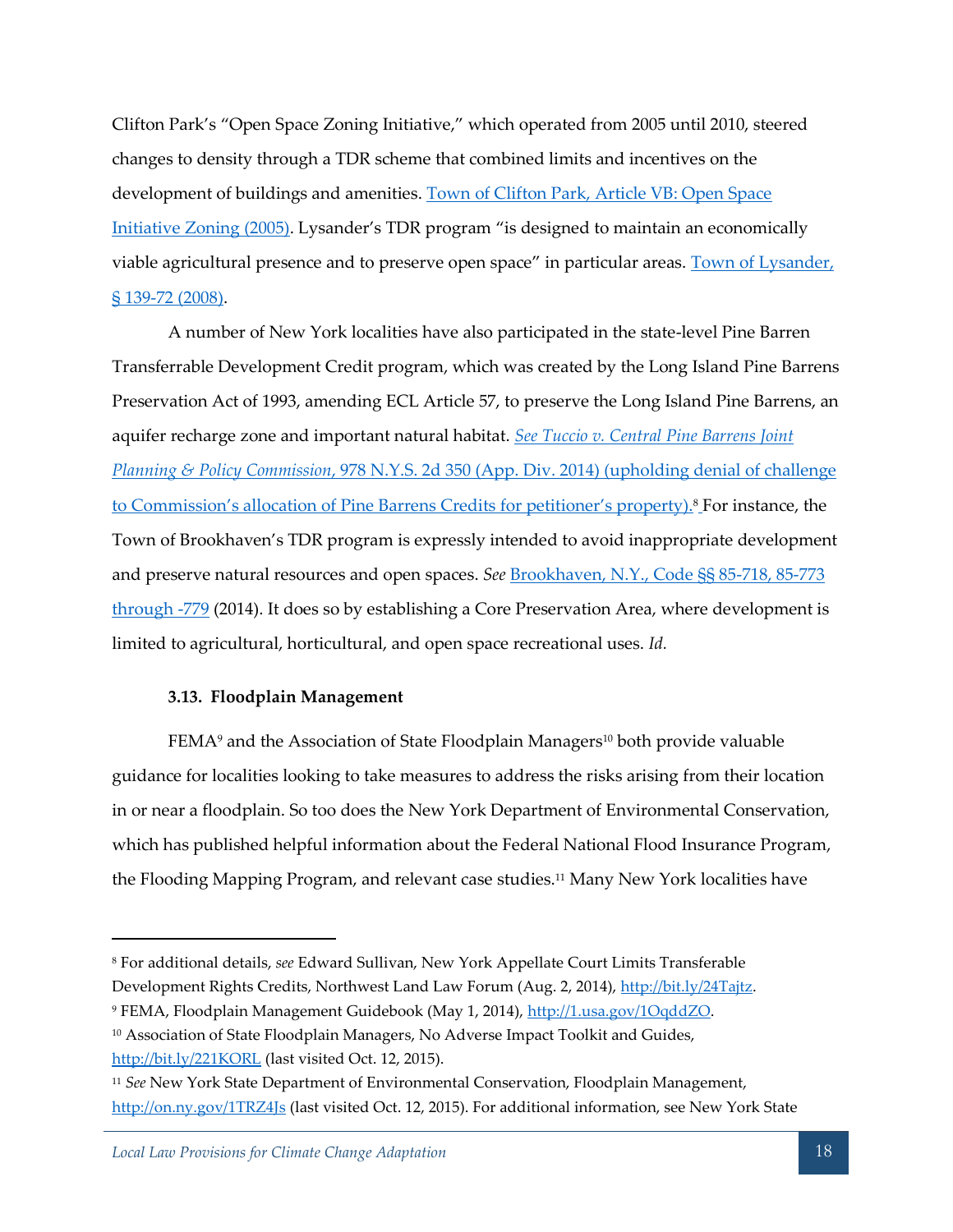adopted local damage prevention laws in keeping with this advice. *See, e.g.*, [Village of Owego,](http://ecode360.com/10890248)  [Ch. 117: Flood Damage Prevention \(2012\),](http://ecode360.com/10890248) [Town of Waterford, Ch. 91: Flood Damage](http://ecode360.com/13678122)  [Prevention \(1995\),](http://ecode360.com/13678122) [City of Rensselaer, Ch. 105: Flood Damage Prevention \(1987\).](http://ecode360.com/11740144) These local laws place limits on how various structures may be built, depending on their location in or near FEMA-defined flood zones, as specified in flood insurance rate maps. They also provide for variances and appeals of decisions by local authorities.

# <span id="page-23-0"></span>**3.14. FEMA's Hazard Mitigation Assistance Program**

FEMA's Hazard Mitigation Assistance Program is the umbrella for several grant programs that provide funding for various purposes, including acquisition of flood prone properties, elevation of flood prone structures, and acquisition and relocation of flood prone structures. In particular, the Hazard Mitigation Grant Program (HMGP) assists in implementing long-term hazard mitigation measures following a major disaster; the Pre-Disaster Mitigation Grant Program provides funds for hazard mitigation planning and projects on an annual basis; and the Flood Mitigation Assistance Program provides funds for projects to reduce or eliminate risk of flood damage to buildings that are insured under the National Flood Insurance Program (NFIP) on an annual basis.

As FEMA explains in its HMGP application guide, "States, territories, or federallyrecognized tribal governments administer the HMGP program and prioritize projects."<sup>12</sup> This means that local governments seeking pre-disaster HMGP funds must present their application to state officials. In New York State, the Division of Homeland Security and Emergency Services is generally responsible for reviewing applications and deciding which to forward on to FEMA for approval. FEMA does not award Hazard Mitigation Grant Program funding to states,

Department of Environmental Conservation, Floodplain Management Requirements After a Flood, <http://on.ny.gov/1TRZ5gf> (last visited Oct. 12, 2015).

<sup>&</sup>lt;sup>12</sup> For additional information about eligibility under the Hazard Mitigation Assistance Program, see Federal Emergency Management Agency, Hazard Mitigation Assistance, (last updated Oct. 6, 2015), [http://1.usa.gov/1OlX5y2.](http://1.usa.gov/1OlX5y2)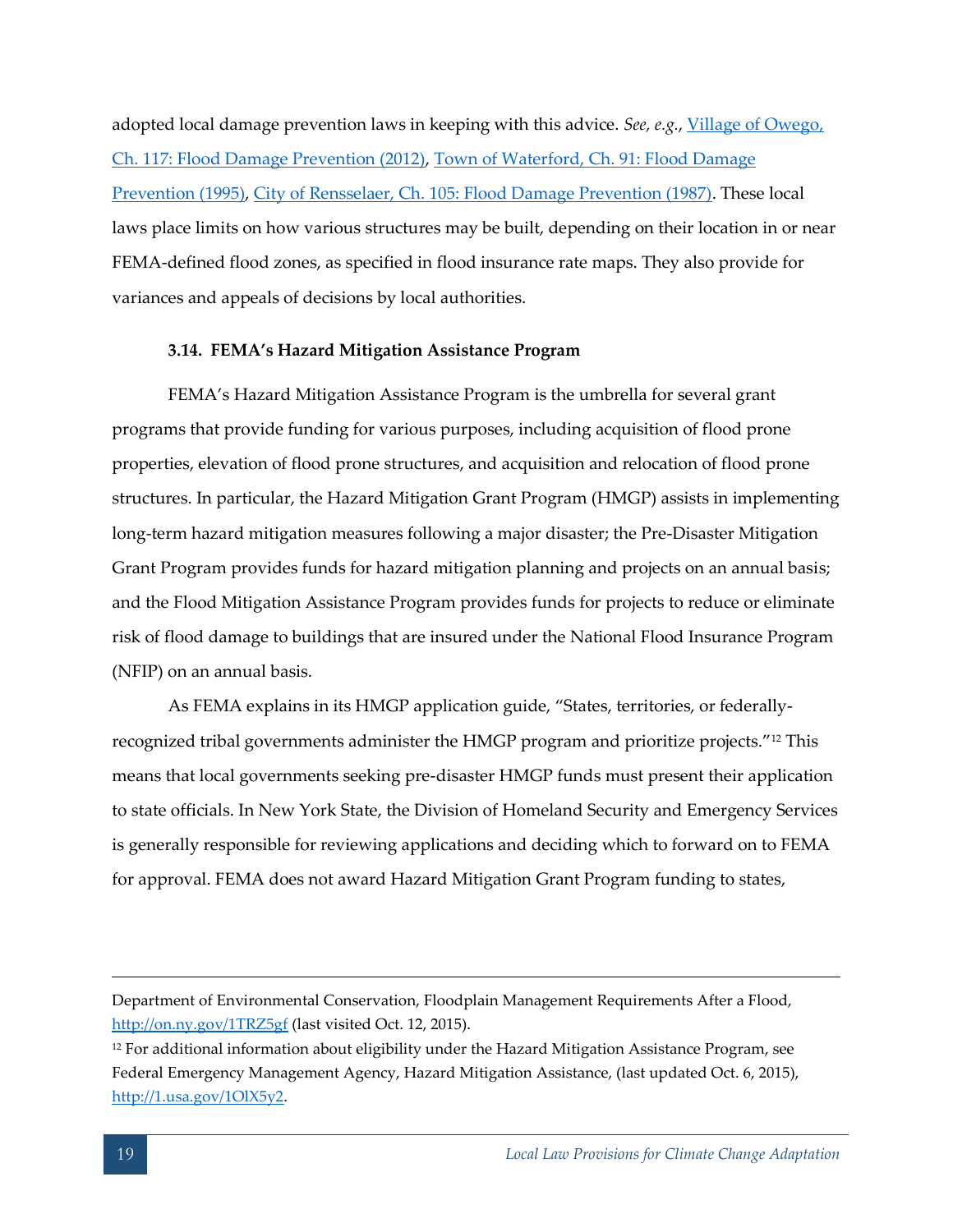counties, or localities that have not developed a Hazard Mitigation Plan (HMP).<sup>13</sup> FEMA has published guides for creating and reviewing HMPs.<sup>14</sup> New York City, for instance, updates its HMP annually.<sup>15</sup>

The following model language could be used in a proposed Hazard Mitigation Plan:

- A. [OPTION ONE] The [Insert Relevant City Agency – e.g. City Council] of [Insert Local Government] hereby authorizes [Insert Relevant Government Body – e.g.. City Planner] to create a Hazard Mitigation Plan in accordance with Title 44 Code of Federal Regulations (CFR) §201.6.
- A. [OPTION TWO] On or before [Insert Date], the [Insert Relevant Government Body – e.g. City Planner] shall create a Hazard Mitigation Plan in accordance with Title 44 Code of Federal Regulations (CFR) §201.6.
- B. [Insert Relevant Government Body e.g., Town Board] shall submit the Hazard Mitigation Plan to the New York Department of Homeland Security and Emergency Services for review on or before [Insert Date].
- C. On or before [Insert Date], [Insert Relevant City Agency e.g. City Council] shall review the relevant land use ordinances and determine what changes, if any, are required based on any pertinent provisions of the newly created Hazard Mitigation Plan.

<sup>&</sup>lt;sup>13</sup> Federal Emergency Management Agency, Hazard Mitigation Planning Frequently Asked Questions, <http://1.usa.gov/1YorYC7> ("Communities must have a plan to apply for or receive a <u>Mitigation Grant</u>. These grants can augment local mitigation activities already being done. Ultimately, these actions reduce vulnerability, and communities are able to recover more quickly from disasters.")

<sup>14</sup> *See* FEMA, Local Mitigation Planning Handbook (Mar. 2013), [http://1.usa.gov/1jOpGGG;](http://1.usa.gov/1jOpGGG) FEMA, Local Mitigation Plan Review Guide (Oct. 2011),<http://1.usa.gov/1KSt5SY> (used by State and Federal officials to assess local HMPs for consistency with applicable federal laws and regulations).

<sup>15</sup> *See* NYC Emergency Management, Hazard Mitigation,<http://on.nyc.gov/1O2WePP> (last visited Sept. 30, 2015).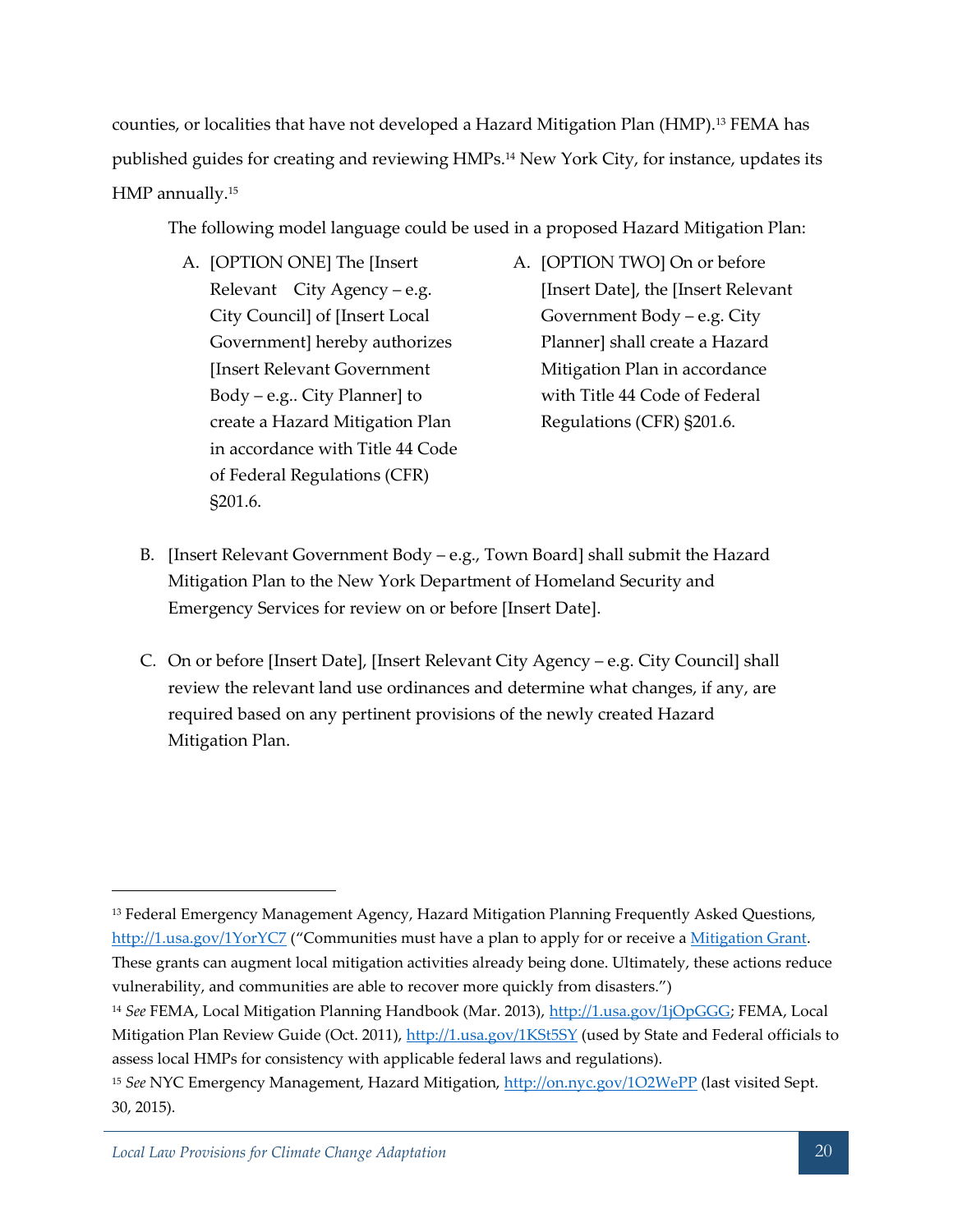Option One above would authorize a relevant local governing body to create a Hazard Mitigation Plan. Option Two would *require* a local governing body to create a Hazard Mitigation Plan *by a certain date*. Subsections B and C are compatible with both.

# <span id="page-25-0"></span>**4. Shoreline Armoring**

Shoreline armoring refers to engineering activities in flood prone areas that aim to reduce the adverse effects of flooding, erosion, and inundation on land and structures. Shoreline armoring can include both "soft" and "hard" measures. "Soft" armoring measures use naturally-occurring materials such as cobbles, or sand, or wetlands grasses to restore, protect, or strengthen existing natural infrastructure. "Hard" measures use artificial, man-made structures to armor and stabilize an eroding shoreline—either by keeping the shoreline in a fixed position or by preventing flooding when water levels are higher than normal. Examples include seawalls, bulkheads, retaining structures, revetments, dikes, tide gates, levees, and other structures. These types of hard armoring projects apply primarily to coastal areas. Importantly, any armoring project will need approval from the Department of Environmental Conservation, the Department of State, and the Army Corps of Engineers. Approval by the Army Corps will require an environmental review process under the State Environmental Quality Review Act or the National Environmental Policy Act, regardless of whether the Army Corps or some other entity undertakes the project. If an entity other than the Corps undertakes the project, then the Corps must first determine the project's consistency with enforceable coastal policies. Should the project be found to be inconsistent, the Corps may not issue a permit until final resolution of an appeals process in the applicant's favor.

Armoring, in any of the forms discussed above, can protect structures vital to the community. However, the benefits of armoring are often counterbalanced by its adverse impacts, such as increased erosion in non-protected areas (by altering wave patterns), habitat destruction, and high up-front cost. Nonetheless, where vital infrastructure has already been developed and cannot easily be relocated, armoring often represents the most practical solution to the problem of vulnerability to flooding and storm surges. This section discusses armoring best practices as well as regulatory barriers to armoring, including outright bans and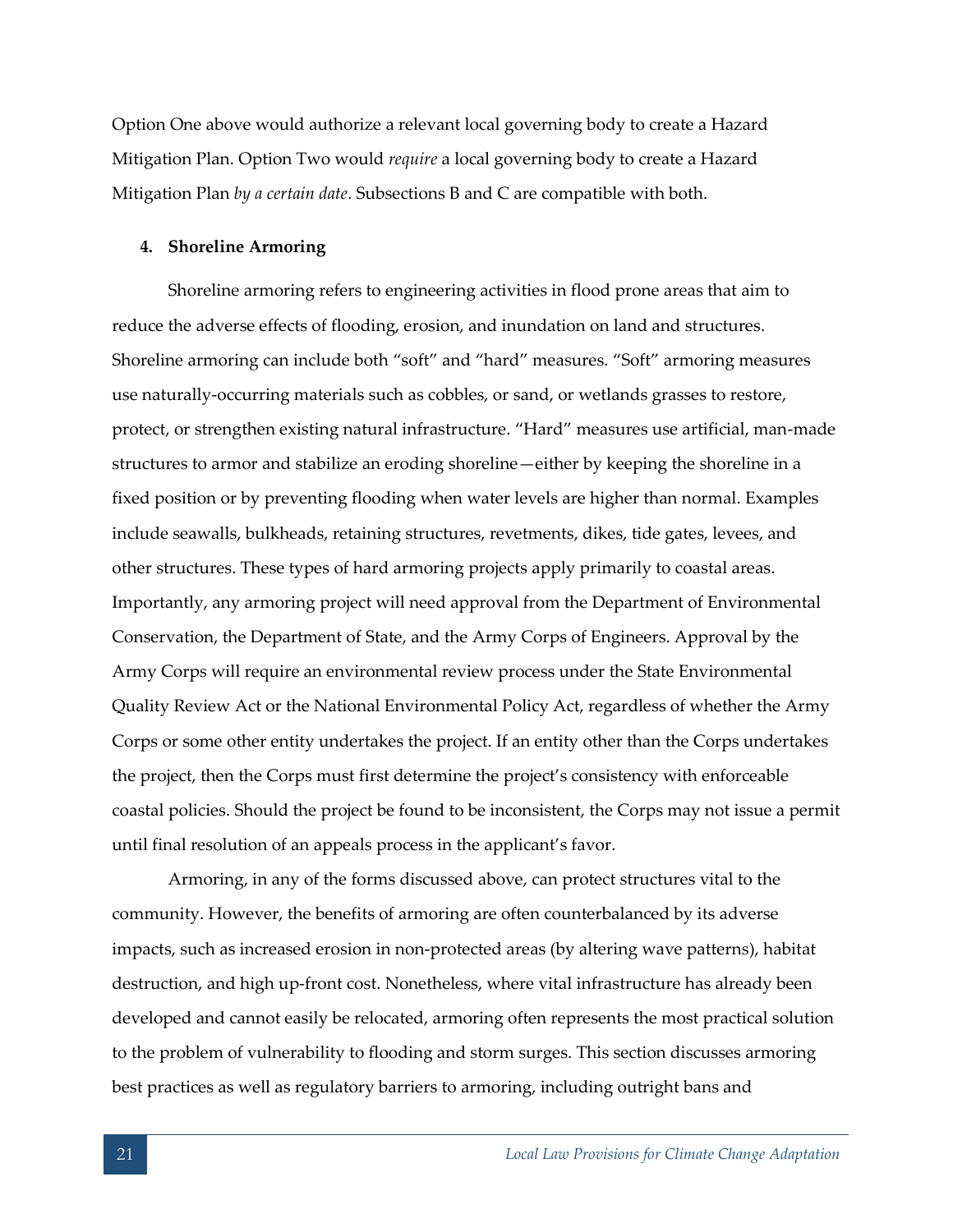environmental review requirements. For the purpose of climate change adaptation, targeted development restrictions are generally superior to soft armoring, and soft armoring is generally superior to hard armoring, from an environmental perspective.

# <span id="page-26-0"></span>**4.1. Armoring Best Practices**

Where armoring programs are the only practical solution to flood risk, local governments should first consider softer armoring projects, such as wetland or dune maintenance, over hard armoring, such as bulkhead or levee construction. When hard armoring is the only viable solution to averting flood damage, local governments should follow best practices to limit the damage that armoring causes to local ecosystems.

The New York DEC's website suggests "best practices" for shoreline stabilization and guides local authorities through the process of deciding whether and how to employ armoring.<sup>16</sup> New York City's Waterfront Revitalization Program, an LWRP which implements several of those best practices, instructs that New York City developers may "[u]se hard structural erosion protection measures, such as bulkheads, only where avoidance of the hazard is not practical using non-structural measures," and that such measures must be accompanied by "mitigation where structural measures will increase severity of the hazard to surrounding public and private property." As explained in that Program's Policy 6, "[i]t is a goal of this policy to employ measures most suited to the use and condition of differing locations in order to avoid haphazard use of structural measures that can exacerbate erosion."<sup>17</sup>

#### <span id="page-26-1"></span>**4.2. Armoring Restrictions**

Some local governments in New York State have restricted or completely prohibited armoring projects. These restrictions are meant to protect local ecosystems and to encourage people to voluntarily leave flood prone areas rather than undertaking ultimately ineffective armoring measures. East Hampton, for instance, restricts hard armoring in coastal erosion

<sup>16</sup> *See* New York Department of Environmental Conservation, Shoreline Stabilization Techniques, <http://on.ny.gov/1T8z0L2> (last visited Oct. 12, 2015).

<sup>17</sup> See New York City Department of City Planning, New Waterfront Revitalization Program 20–21 (Sept. 2002), [http://on.nyc.gov/1VUVeT9.](http://on.nyc.gov/1VUVeT9)